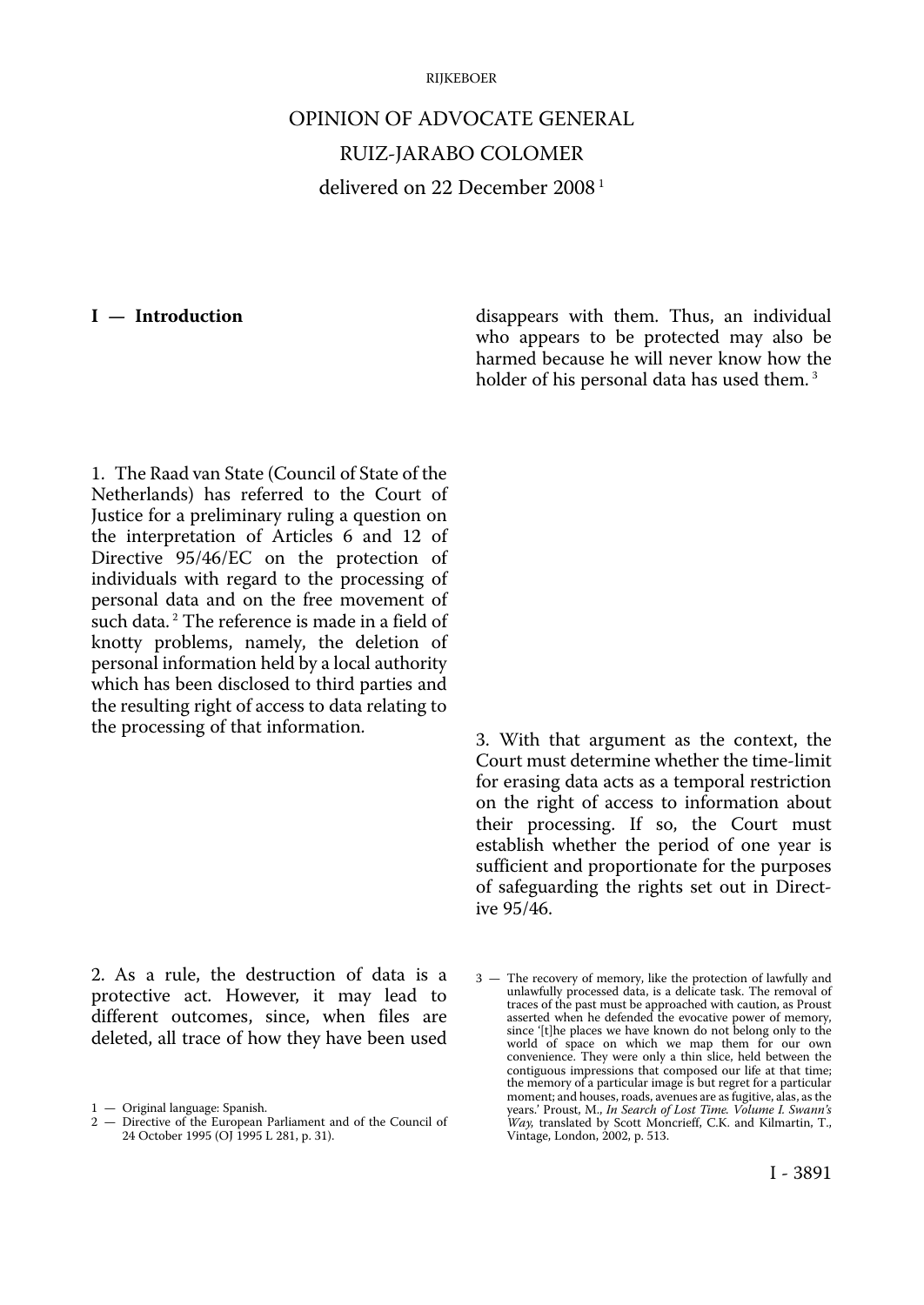**II — The facts** 

4. The order for reference states that Mr Rijkeboer requested from the College van burgemeester en wethouders van Rotterdam (Municipal Council of Rotterdam; 'the College') details, taken from the localauthority records, of disclosure, over the preceding two years, to third parties of information concerning him. By decisions of 27 [October] and 29 November 2005, the College dismissed Mr Rijkeboer's request in part, providing him only with details relating to the previous year. Disagreeing with the decision of the Municipal Council, Mr Rijkeboer lodged an administrative appeal which, on 13 February 2006, was also dismissed.

**III — Legislative framework** 

A — *The relevant provisions of Community law* 

7. Article 6(1) and (2) EU declares that the Union is bound by fundamental freedoms as follows:

'*Article 6* 

…'

5. The Rechtbank Rotterdam (District Court, Rotterdam) allowed the action which allowed the action which Mr Rijkeboer brought once he had exhausted all administrative means of redress. By judgment of 17 November 2006, the Rechtbank Rotterdam annulled the administrative decision refusing in part the applicant's request and ordered the College to adopt a fresh decision.

6. On 28 December 2006, the College appealed to the Chamber for Contentious Administrative Proceedings of the Raad van State, which, by order of 5 December 2007, stayed the main proceedings and referred a question to the Court of Justice for a preliminary ruling.

1. The Union is founded on the principles of liberty, democracy, respect for human rights and fundamental freedoms, and the rule of law, principles which are common to the Member States.

2. The Union shall respect fundamental rights, as guaranteed by the European Convention for the Protection of Human Rights and Fundamental Freedoms signed in Rome on 4 November 1950 and as they result from the constitutional traditions common to the Member States, as general principles of Community law.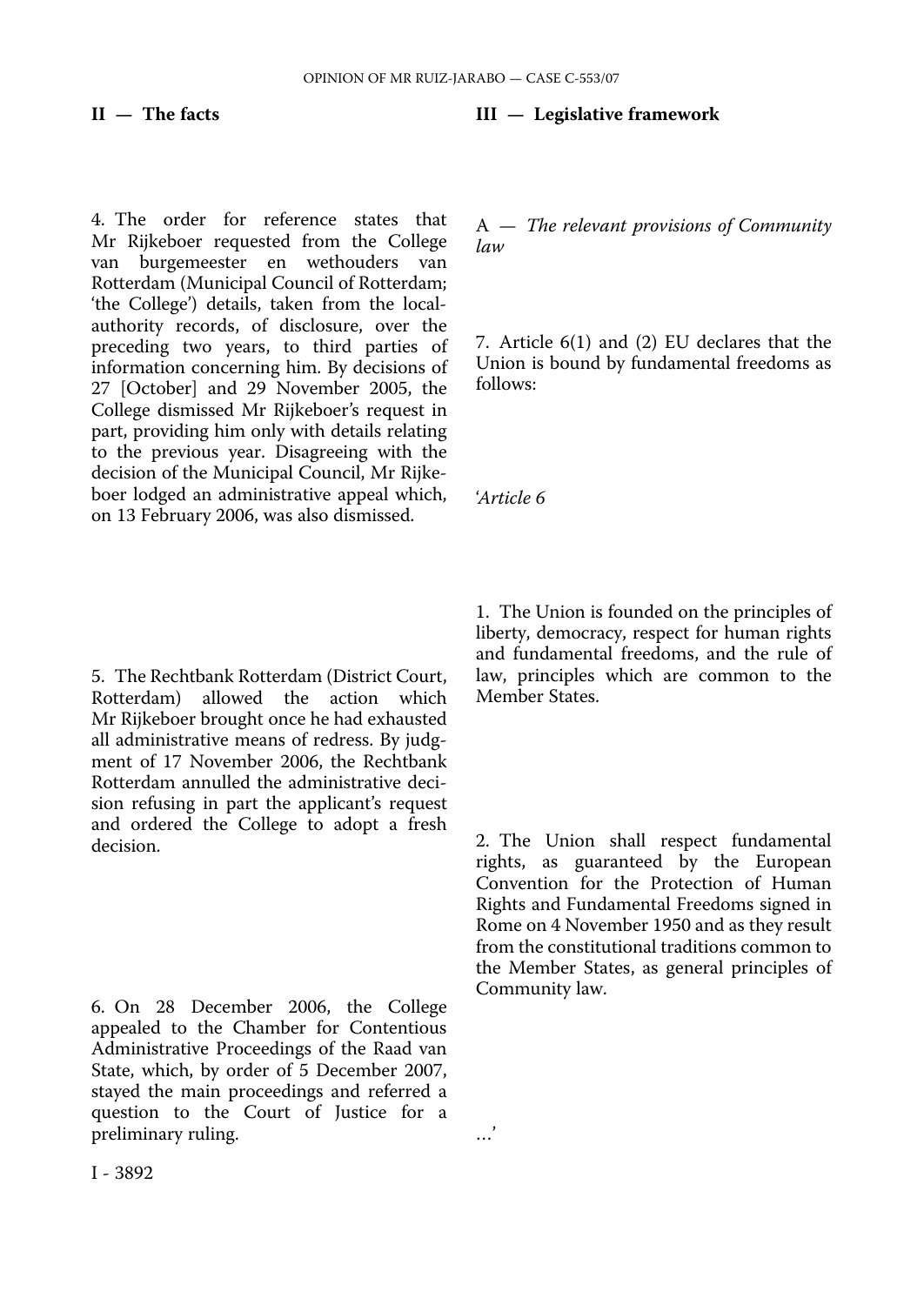8. The fundamental right to privacy, as a general principle of Community law, found legislative expression in Directive 95/46 on the protection of individuals with regard to the processing of personal data and on the free movement of such data. That legislation, the provisions of which were codified in Article 8 of the Charter of fundamental rights of the European Union, defines the concept of 'data' and provides that data must be deleted where it has undergone processing for a period of time. Articles 2(a) and 6 of the directive use the following wording in that regard:

*Article 6* 

…

1. Member States shall provide that personal data must be:

'*Article 2* 

…

…

- (a) "personal data" shall mean any information relating to an identified or identifiable natural person ("data subject"); an identifiable person is one who can be identified, directly or indirectly, in particular by reference to an identification number or to one or more factors specific to his physical, physiological, mental, economic, cultural or social identity.
- (e) kept in a form which permits identification of data subjects for no longer than is necessary for the purposes for which the data were collected or for which they are further processed. Member States shall lay down appropriate safeguards for personal data stored for longer periods for historical, statistical or scientific use.'

9. To ensure transparency in the processing of data, Articles 10 and 11 of Directive 95/46 lay down requirements for the provision of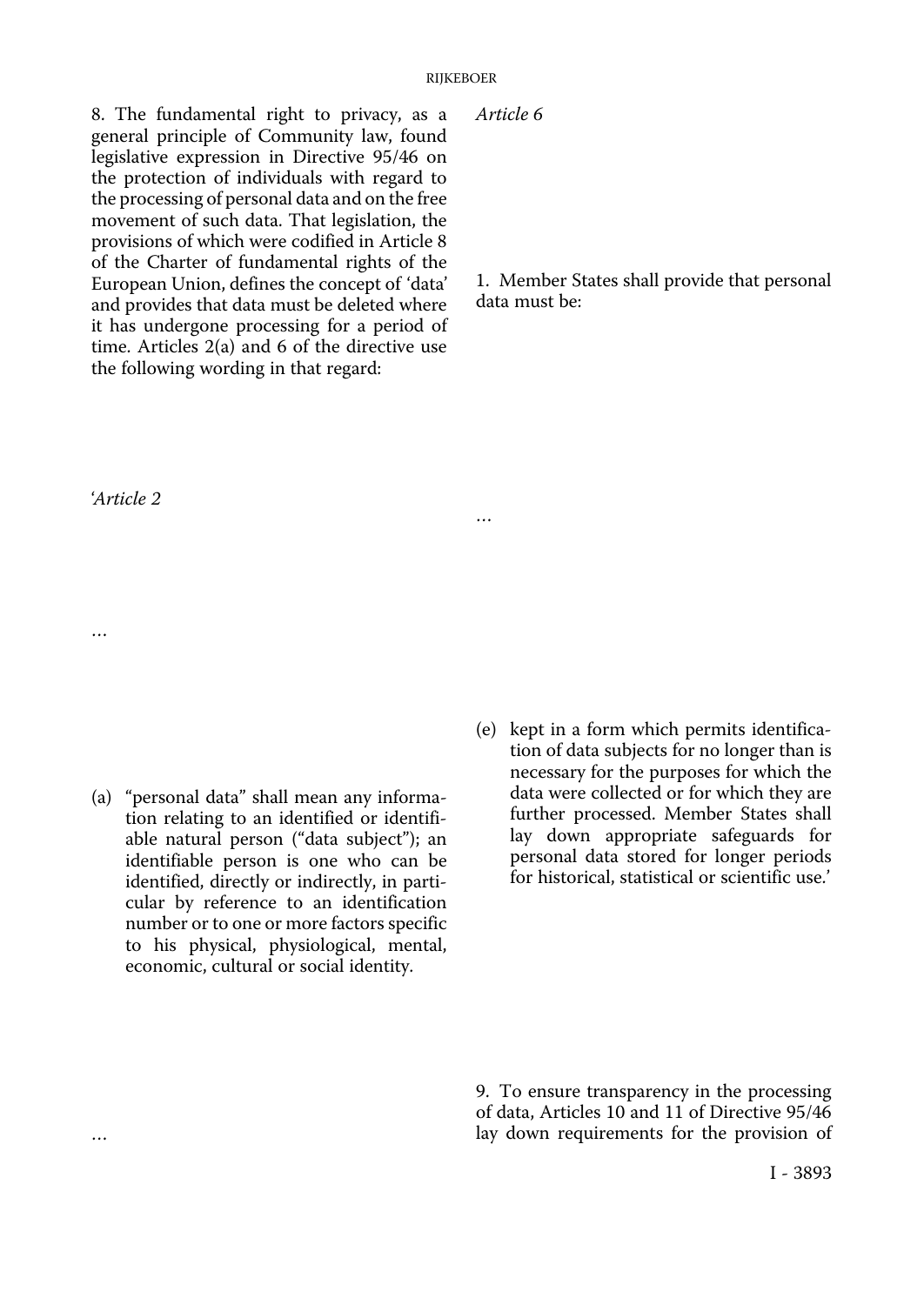information to the data subject, which vary according to whether or not the data was collected from the data subject. Inter alia other obligations, the controller is responsible for the following tasks:

(c) any further information such as:

'*Article 10* 

— the recipients or categories of recipients of the data,

Information in cases of collection of data from the data subject

Member States shall provide that the controller or his representative must provide a data subject from whom data relating to himself are collected with at least the following information, except where he already has it:

— whether replies to the questions are obligatory or voluntary, as well as the possible consequences of failure to reply,

— the existence of the right of access to and the right to rectify the data concerning him

(a) the identity of the controller and of his representative, if any;

(b) the purposes of the processing for which the data are intended;

in so far as such further information is necessary, having regard to the specific circumstances in which the data are collected, to guarantee fair processing in respect of the data subject.

I - 3894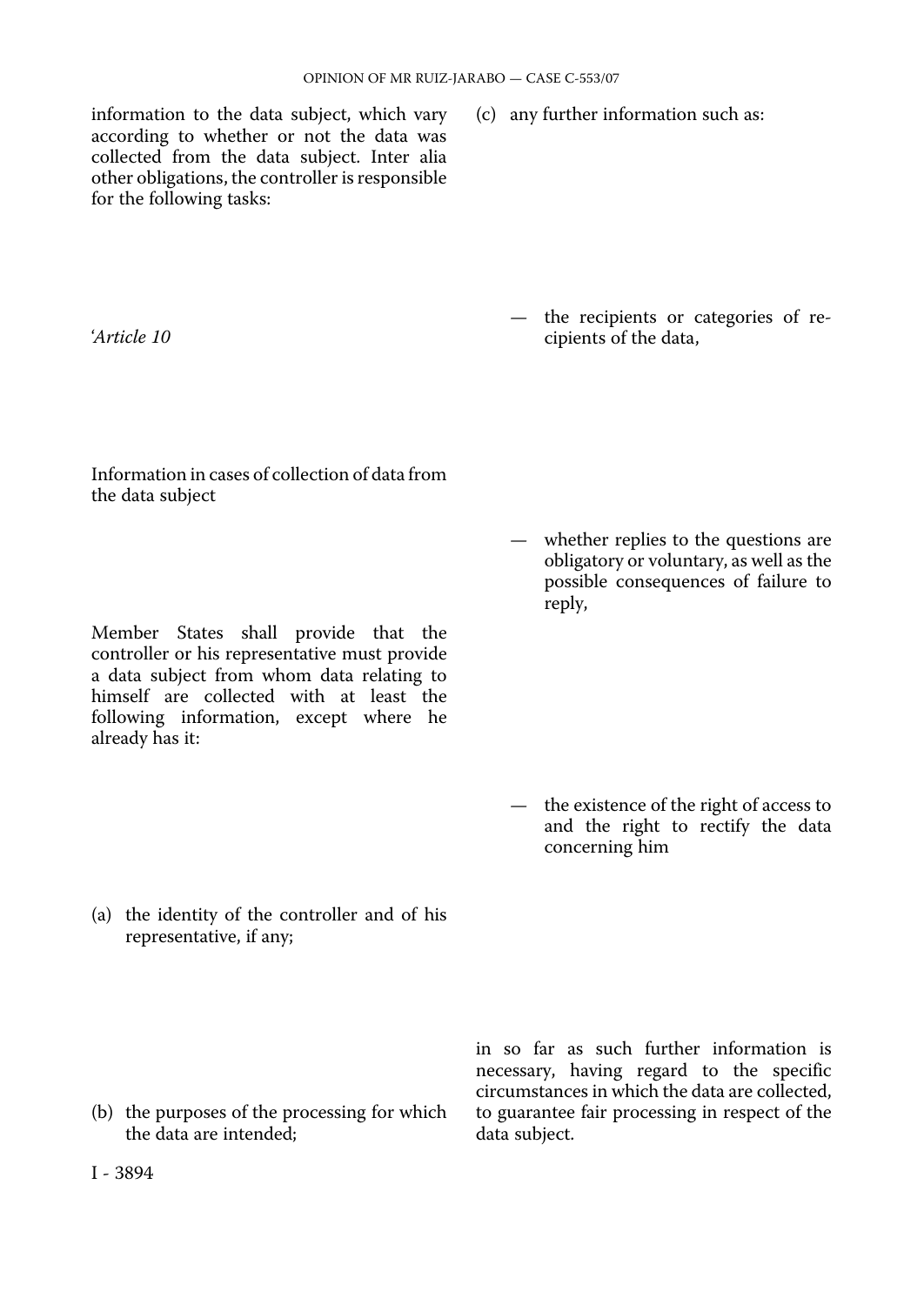*Article 11* (c) any further information such as:

Information where the data have not been obtained from the data subject

— the categories of data concerned,

1. Where the data have not been obtained from the data subject, Member States shall provide that the controller or his representative must at the time of undertaking the recording of personal data or if a disclosure to a third party is envisaged, no later than the time when the data are first disclosed provide the data subject with at least the following information, except where he already has it:

the recipients or categories of recipients,

— the existence of the right of access to and the right to rectify the data concerning him

(a) the identity of the controller and of his representative, if any;

in so far as such further information is necessary, having regard to the specific circumstances in which the data are processed, to guarantee fair processing in respect of the data subject.

(b) the purposes of the processing; …'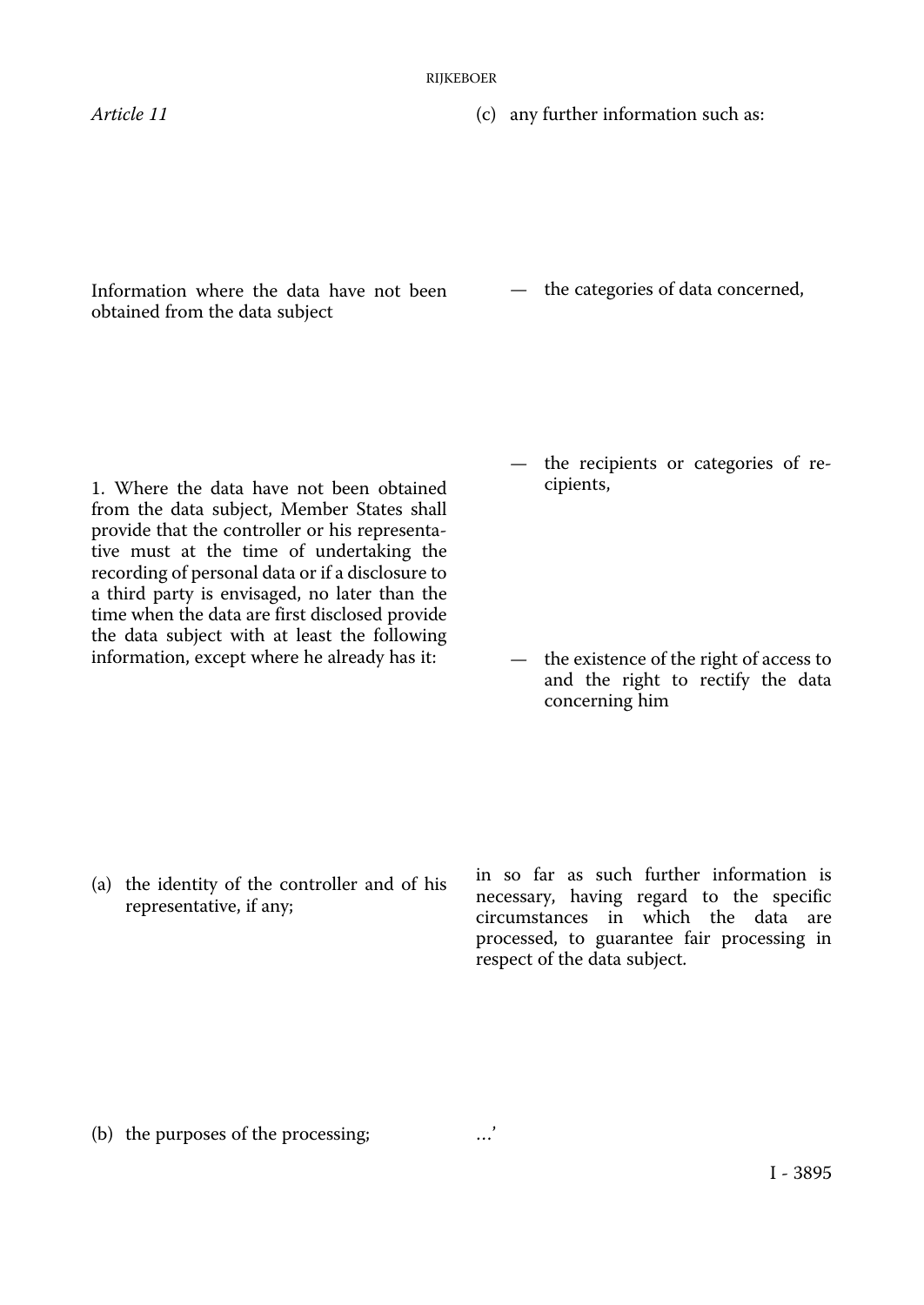10. Subjects whose data is processed may ensure that it is used correctly by exercising the so-called 'right of access', the general features of which are set out in Article 12 of Directive 95/46. The first subparagraph of that article is relevant for the purposes of the present proceedings:

— communication to him in an intelligible form of the data undergoing processing and of any available information as to their source;

'*Article 12* 

— knowledge of the logic involved in any automatic processing of data concerning him at least in the case of the automated decisions referred to in Article 15(1).

Right of access

Member States shall guarantee every data subject the right to obtain from the controller:

(a) without constraint at reasonable intervals and without excessive delay or expense:

— confirmation as to whether or not data relating to him are being processed and information at least as to the purposes of the processing, the categories of data concerned, and the recipients or categories of recipients to whom the data are disclosed;

11. Member States may restrict the obligation to delete data and the right of access in the cases referred to in Article 13 of Directive 95/46:

'*Article 13* 

…'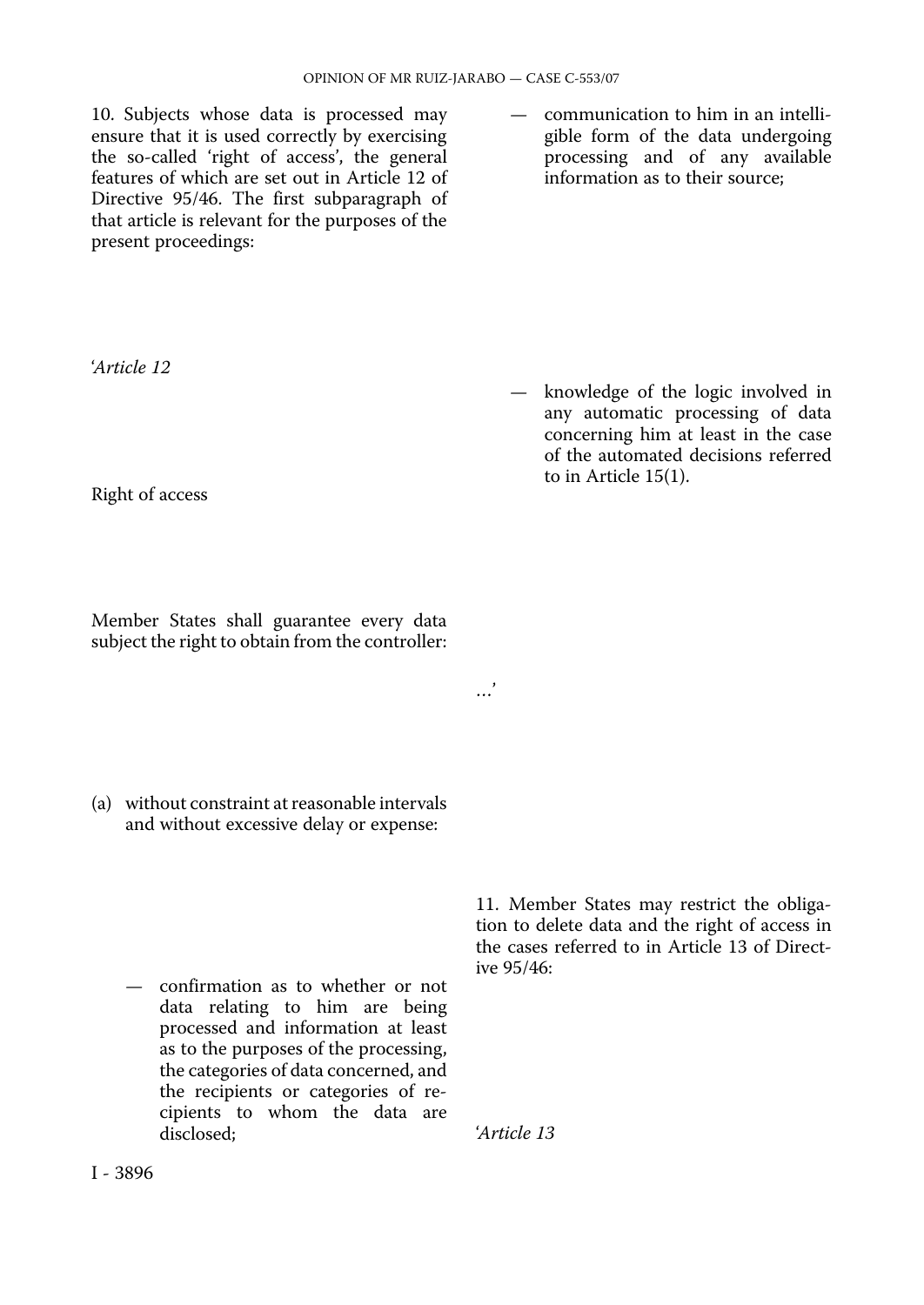1. Member States may adopt legislative measures to restrict the scope of the obligations and rights provided for in Articles 6(1), 10, 11(1),  $12$  and 21 when such a restriction constitutes a necessary measures to safeguard: (f) a monitoring, inspection or regulatory function connected, even occasionally, with the exercise of official authority in cases referred to in (c), (d) and (e);

(a) national security;

(g) the protection of the data subject or of the rights and freedoms of others.

(b) defence;

(c) public security;

(d) the prevention, investigation, detection and prosecution of criminal offences, or of breaches of ethics for regulated professions;

(e) an important economic or financial interest of a Member State or of the European Union, including monetary, budgetary and taxation matters;

B — *The relevant provisions of national law* 

12. Directive 95/46 was transposed into Netherlands law by a general provision, the Wet bescherming persoonsgegevens (Law on the protection of personal data). That legislation is of secondary importance for the purposes of these preliminary-ruling proceedings for, at municipal level, the field is governed by a special legal provision, the<br>Wet gemeentelijke basisadministratie basisadministratie persoonsgegevens (Law on personal data held by local authorities). Article 103(1) sets

…'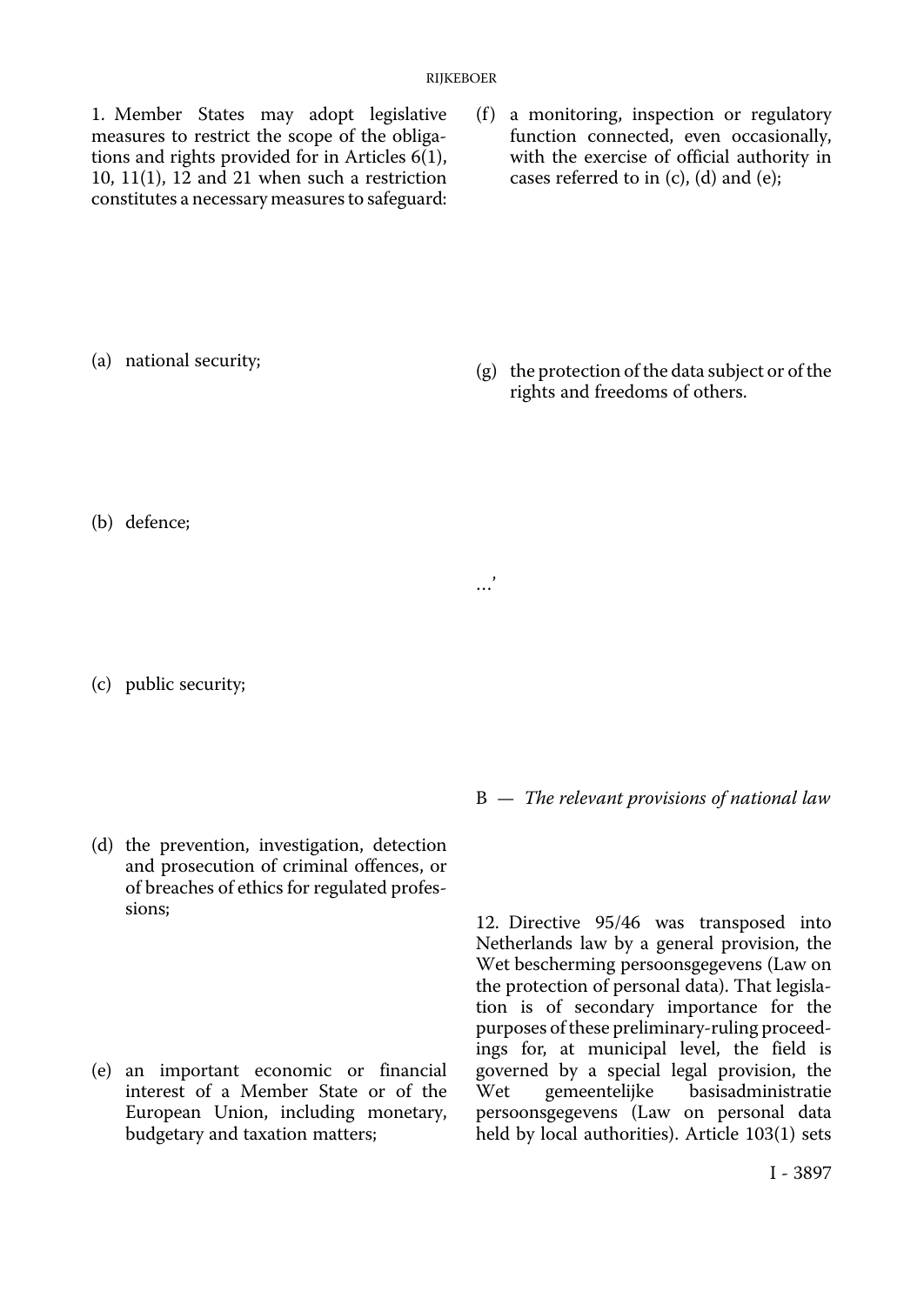out the conditions subject to which an individual may access information about the processing of his data:

'*Article 103* 

…'

1. On request, the College van burgemeester en wethouders shall notify a data subject in writing, within four weeks, whether data relating to him held in the local-authority data base have, in the year preceding the request, been disclosed to a purchaser or to a third party.

authorities, on the communication of data to one year prior to the relevant request compatible with Article 12(a) of Directive 95/46/EC of the European Parliament and of the Council of 24 October 1995 on the protection of individuals with regard to the processing of personal data and on the free movement of such data, whether or not read in conjunction with Article 6(1)(e) of that directive and the principle of proportionality?'

14. Observations were lodged, within the period laid down in Article 23 of the EC Statute of the Court of Justice, by the College, the Netherlands, United Kingdom, Greek, Czech and Spanish Governments, and the Commission.

#### **IV — The question referred for a preliminary ruling**

13. On 12 December 2007 the Court of Justice entered in the register the order for reference from the Raad van State containing the following question:

'Is the restriction, provided for in the Netherlands Law on personal data held by local

15. At the hearing on 20 November 2008, oral argument was presented by the legal representatives of the College and Mr Rijkeboer, and by the agents of the Netherlands, Czech, Spanish and United Kingdom Governments, and the Commission.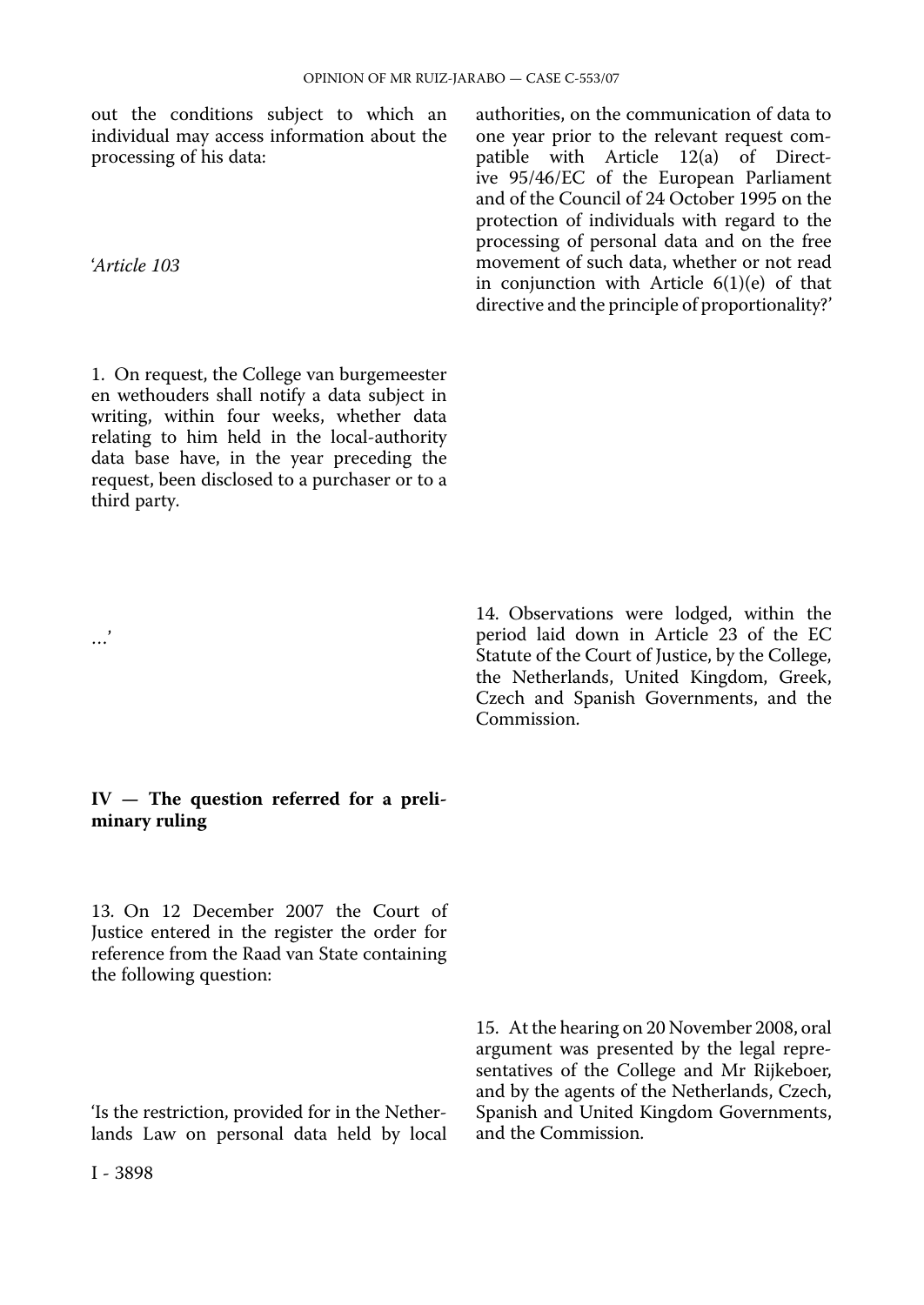#### **V — Delimitation of the question in issue**

16. This case raises a number of uncertainties the conceptual nature of which is rather complex. Essentially, the referring court asks whether it is possible to have a specific timelimit for deleting information relating to the *processing* of personal data. When data are deleted in accordance with Directive 95/46, the right of access may no longer be exercised since it is not possible to request information which no longer exists. Accordingly, the dispute concerns the restriction of a right which is also explicitly provided for in Directive 95/46. That tension between deletion and access reveals a conflict within the directive, on which the Court must give a ruling.

17. It is necessary, therefore, to establish whether data relating to processing are subject, or capable of being subject, to the same body of provisions as personal data. It is also necessary to determine whether the timelimit for deletion must, in any event, act as a restriction on the right of access. Those uncertainties have to be resolved in a rather confused factual and legislative framework, since the Raad van State has not stated whether the time-limit laid down for the deletion of data relating to processing is the same as or shorter than that applicable to personal data. Accordingly, both cases must be analysed in order to furnish the referring court with a helpful reply.

#### **VI — A preliminary issue: the weighing up of interests in the light of the fundamental rights of the Union**

A — *The fundamental right to privacy and its development at Community level* 

18. In accordance with the provisions of its constitutional charter, <sup>4</sup> the European Union is based on the fundamental rights, the protection of which is overseen by the Court of Justice.<sup>5</sup> After several decades of developments in case-law, beginning with the judgments in *Stauder* 6 and *Internationale Handelsgeselschaft*,<sup>7</sup> the Member States gave full force to the structural nature of those rights with the adoption of Article F of the Single European Act, which subsequently became Article 6 EU. That article declares that the Union is to respect fundamental rights, as guaranteed by the European Convention for the Protection of Human Rights ('ECHR'), $^8$  and as they result from the constitutional traditions common to the Member States.

4 — Case 294/83 *Les Verts* v *Parliament* [1986] ECR 1339, paragraph 23, and Case C-402/05 P *Kadi* v *Council and Commission* [2008] ECR I-6351, paragraph 281.

- 5 Case 29/69 *Stauder* [1969] ECR 419, paragraph 7.
- 6 Cited in the previous footnote.
- 7 Case 11/70 *Internationale Handelsgesellschaft* [1970] ECR 1125.
- 8 Case 4/73 *Nold* v *Commission* [1974] ECR 491, and Case 222/84 *Johnston* [1986] ECR 1651, paragraph 18.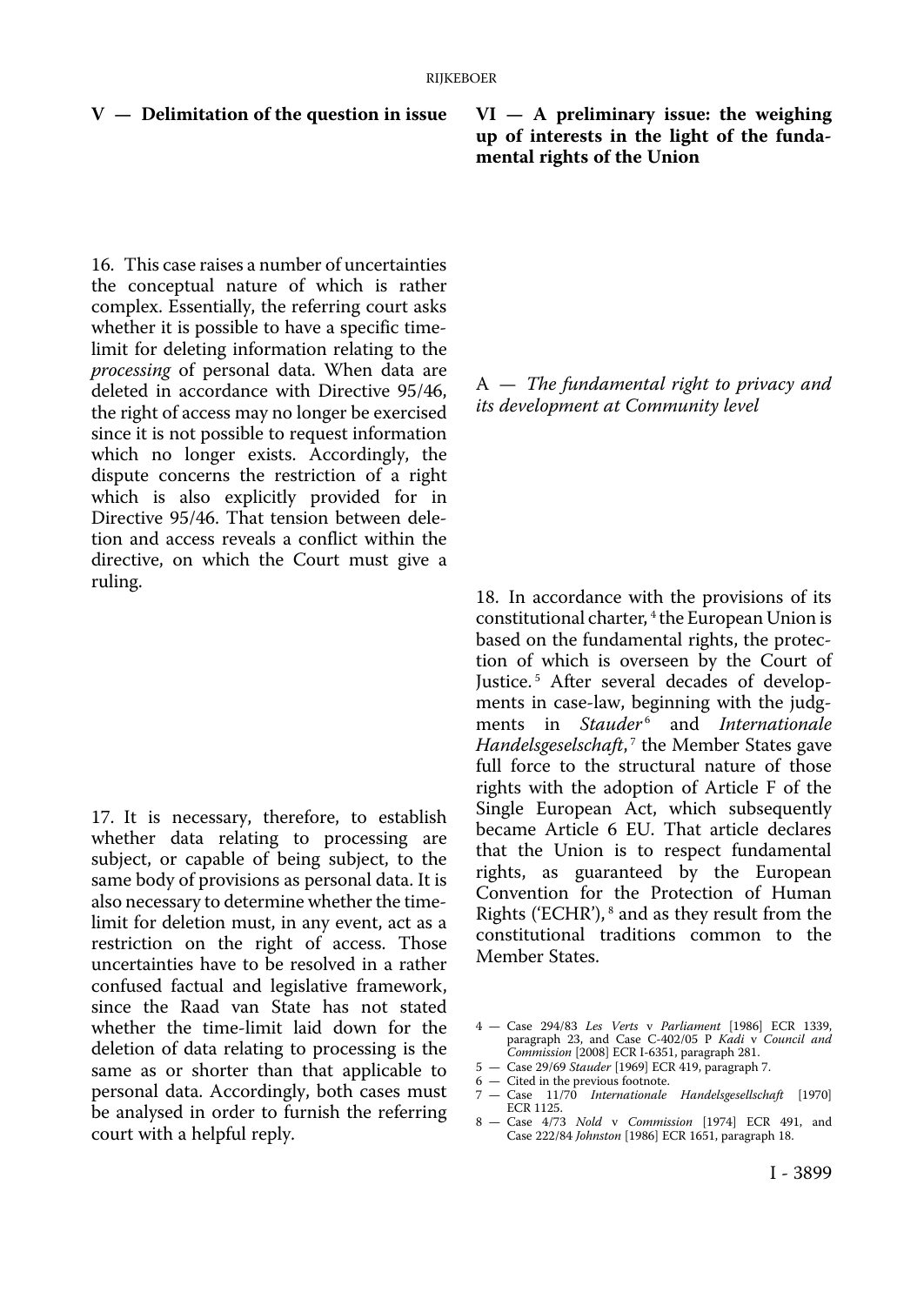19. The right to privacy is part of those traditions. Since the judgment in *Stauder*  many years ago,<sup>9</sup> the Court has treated the protection of privacy as one of the general principles of Community law. Initially, the Court did so when considering the obligation to disclose information, such as a name 10 or medical details,  $11$  in connection with enforcement of the right under national law 12 and Community law. 13 Shortly afterwards, during the 1990s, the Court held that the right applied to the fields of private life<sup>14</sup> and family  $l$ ife.  $15$ 

personal data are disclosed. 18 Recital 10 in the preamble to Directive 95/46 expresses the purpose of the directive as an instrument for the protection of the fundamental rights as recognised in the ECHR and the general principles of Community law. 19 In *Österreichischer Rundfunk*, the Court held that Directive 95/46, while its purpose is to ensure the free movement of personal data, also plays an important role in protecting the fundamental rights. 20

20. 1995 saw a turning-point with the adoption of Directive 95/46 on the protection of individuals with regard to the processing of personal data. The Court, whose case-law in that area had, until then, been divergent and delivered on a case-by-case basis, found a more solid foundation on which to base its decisions, since the Directive defines in detail the object,  $16$  the subject-matter  $17$  and the remedies available to individuals when their

9 — Cited in footnote 5.

- 10 Case 145/83 *Adams* v *Commission* [1984] ECR 3539, paragraph 34.
- 11 Case 140/86 *Strack* v *Commission* [1987] ECR 3939, paragraphs 9 to 11.
- 12 Case C-62/90 *Commission* v *Germany* [1992] ECR I-2575, paragraph 23. 13 — Case C-404/92 P *X* v *Commission* [1994] ECR I-4737,
- paragraphs 17 and 18.
- 14 Joined Cases 46/87 and 227/88 *Hoechst* v *Commission*  [1989] ECR 2859, and Case C-94/00 *Roquette Frères*  [2002] ECR I-9011.
- 15 Case C-60/00 *Carpenter* [2002] ECR I-6279, paragraph 38, and Case C-459/99 *MRAX* [2002] ECR I-6591, paragraph 53.
- 16 Articles 1 to 3 of Directive 95/46. 17 — Article 2 of Directive 95/46.

#### 21. In short, Directive 95/46 develops the fundamental right to privacy in so far as it

- 18 Articles 10 to 24 of Directive 95/46.
- 19 'Whereas the object of the national laws on the processing of personal data is to protect fundamental rights and freedoms, notably the right to privacy, which is recognised both in Article 8 of the European Convention for the Protection of Human Rights and Fundamental Freedoms and in the general principles of Community law; whereas, for that reason, the approximation of those laws must not result in any lessening of the protection they afford but must, on the contrary, seek to ensure a high level of protection in the Community.'
- 20 Judgment in Joined Cases C-465/00, C-138/01 and C-139/01 *Österreichischer Rundfunk and others* [2003] ECR I-4989, paragraph 70. In that connection, Advocate General Tizzano argued in his Opinion that the principal aim of Directive 95/46 is the free movement of personal data and not the protection of fundamental rights. The Court did not agree with that argument and took a protective approach vis-à-vis the data subject. That view was later upheld in the judgment in Case C-101/01 *Lindqvist* [2003] ECR I-12971, paragraph 96 of which stated that Directive 95/46 is intended to ensure free movement of personal data while guaranteeing a high level of protection for the rights and interests of the individuals to whom such data relate.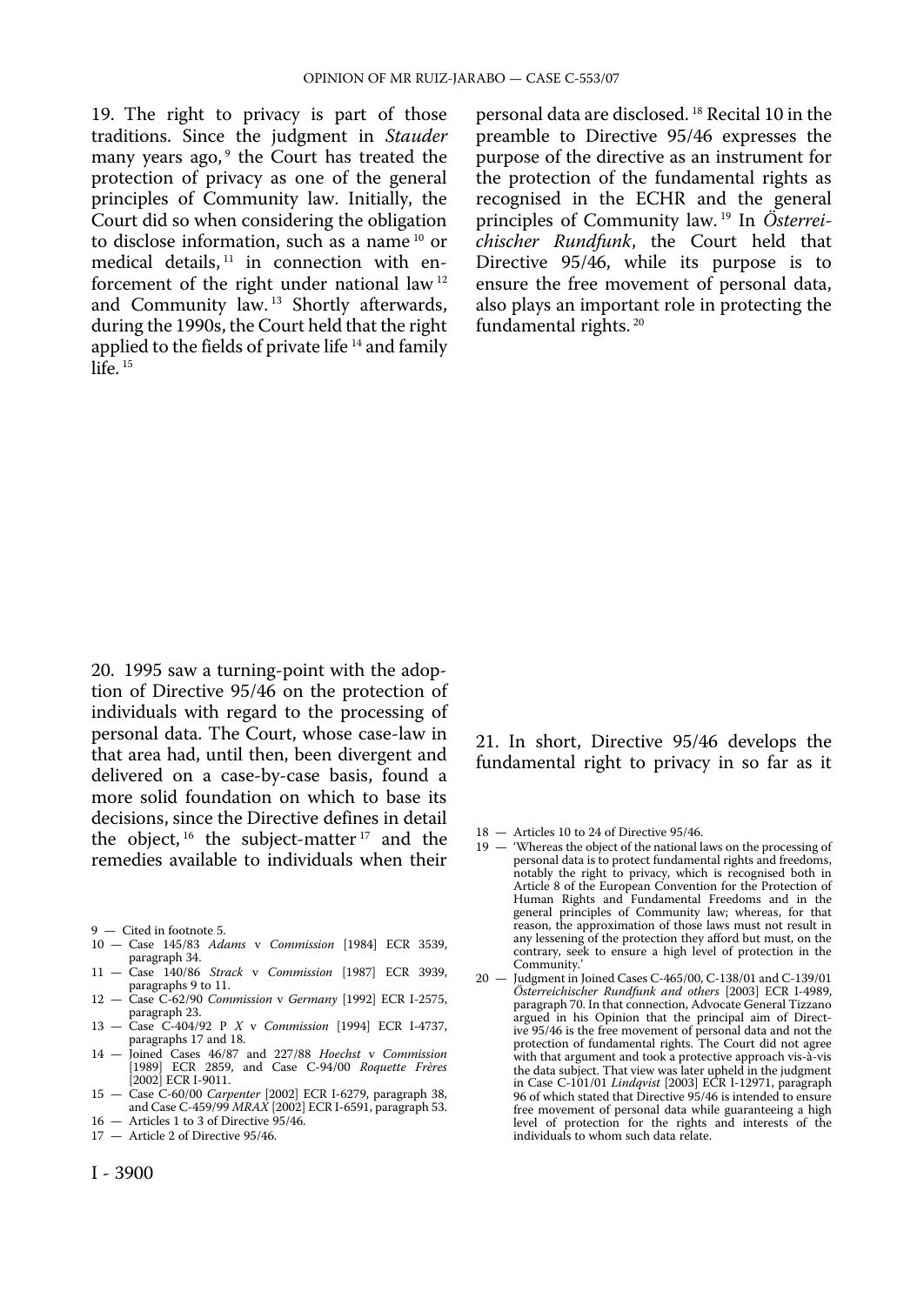affects the automatic processing of personal since the adoption of Directive 95/46 and that data.<sup>21</sup> effective harmonisation in the field has been

effective harmonisation in the field has been achieved. 25

22. As evidence of that codifying aim, suffice it to note that Article 8 of the Charter of fundamental rights of the European Union, <sup>22</sup> which concerns the 'Protection of personal data', provides for a right of access and a right to have data processed fairly, and also grants a right of access to data and a right to have them rectified. Although the Charter must be applied with caution,  $23$  it is difficult to ignore its provisions and to deny that that those elements of the right form part of the constitutional traditions common to the Member States. 24 That view is bolstered by the facts that more than 10 years have passed

- 21 Guichot, E., *Datos personales y Administración Pública,*  Civitas, Madrid, 2005, pp. 43 to 47.
- 22 Instrument solemnly proclaimed on 7 December 2000 by the European Parliament, the Council and the Commission (OJ 2000 C 364, p. 1 et seq.).
- 23 A document which, although it does not form part of the current Community legal order, undoubtedly displays its effects as a provision of soft law*.* On the Charter and its legal consequences, I refer to my Opinion in Case C-303/05 *Advocaten voor de Wereld* [2007] ECR I-3633, paragraphs 78 and 79.
- 24 Alonso García, R., *The General Provisions of the Charter of Fundamental Rights of the European Union,* Harvard Jean Monnet Working Paper no 4/02, pp. 22 and 23.

23. Specifically, Article 8 of the Charter refers to two matters which have a bearing on the case before the Court. Those matters are reflected in Articles 6 and 12 of Directive 95/46 and are, first, the obligation to delete data within a period which does not exceed what is necessary for fulfilling the purposes for which it was collected (Article  $6(1)(e)$ ), and, second, the right of access, without constraint, to information about the recipients to whom the data have been disclosed (Article 12(a)). As the Charter refers to those matters and places them at the very heart of the fundamental right to privacy, the question referred for a preliminary ruling by the Raad van State calls for a weighing up of principles and interests in order to arrive at a rational reply which positions those provisions in the applicable constitutional framework. 26

<sup>25</sup> — The Communication from the Commission to the European Parliament and the Council on the follow-up of the Work Programme for better implementation of the Data Protection Directive, adopted by the Commission on 7 March 2007 (COM(2007) 87 final, p. 5), confirms that *all* the Member States have transposed Directive 95/46.

<sup>26</sup> — The practice of balancing principles and interests is used often by the Court when resolving cases concerning fundamental rights. In the sphere of data protection, the judgments in *Lindqvist*, paragraph 82, and Case C-275/06 *Promusicae* [2008] ECR I-271, paragraph 66, are illustrative. Groussot, X., 'Comentario a la sentencia Promusicae', *Common Market Law Review*, number 6, vol. 45, 2008, analyses that balancing exercise.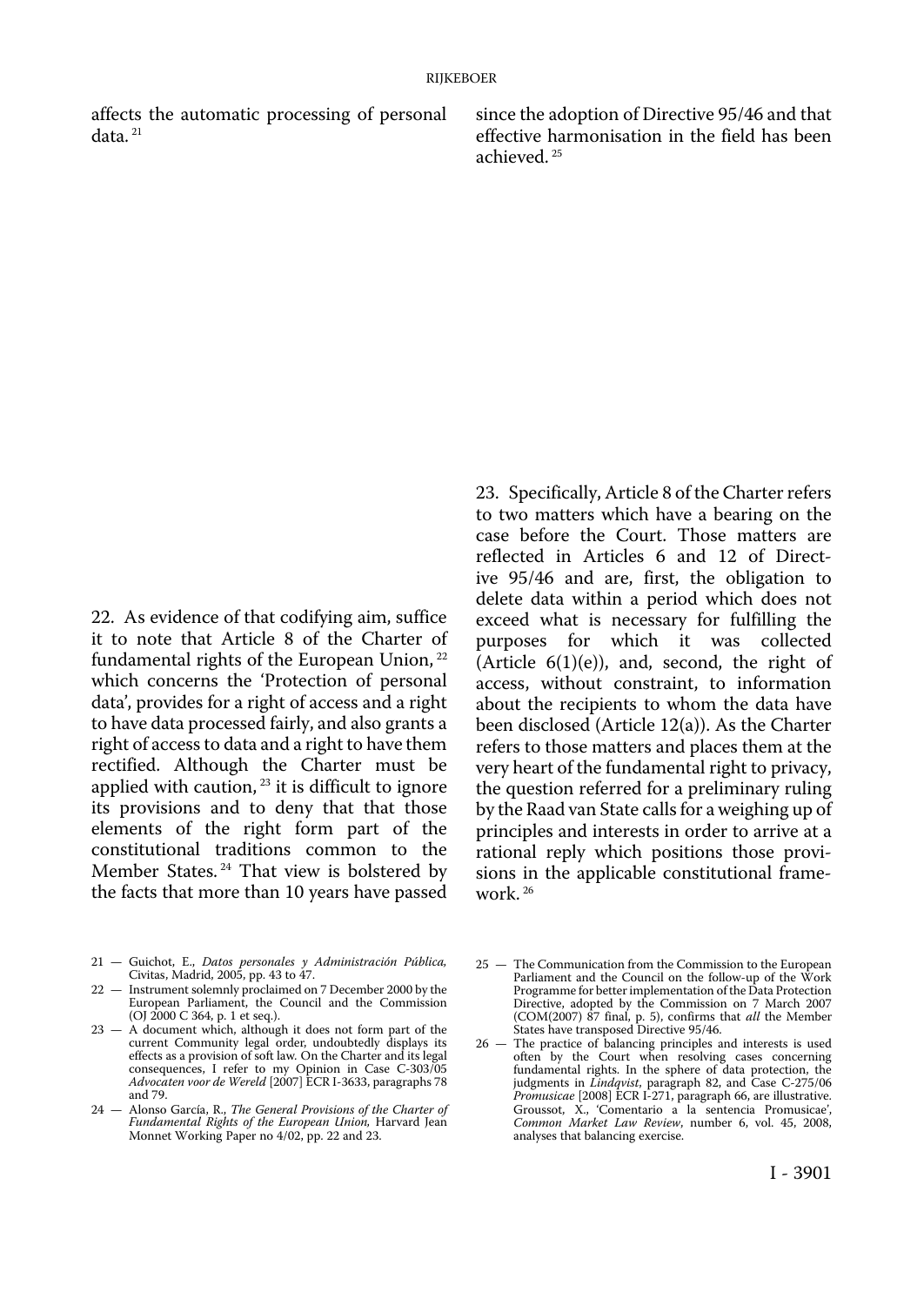24. As a preliminary point, when describing the keys to the interpretation of Directive 95/46, it is necessary to examine the teleological element of the provision in order to establish its principal aim.

right to property respectively. 29 By contrast, the present case concerns a single right with an internal conflict, which is split between two personalities so that it becomes a form of Dr Jekyll and Mr Hyde, because, as I will demonstrate below, goodness and cold, calculated cruelty live side by side in its heart.

B — *The fundamental right to privacy and its internal tensions* 

25. This dispute does not concern two fundamental rights but rather two sides of the same coin. Unlike the situation in cases where there is a conflict between, for example, the right to honour and freedom of information or the right to privacy and the right to property, the present dispute concerns two obligations incumbent on the public authorities, namely, the obligation to provide for time-limits for the deletion of files containing personal data and the obligation to guarantee the right of access of the individuals to whom such data relate. That special feature sets Mr Rijkeboer's circumstances apart from others on which the Court has ruled in the past, such as in *Lindqvist* 27 and *Promusicae*, 28 where the right to privacy came into conflict with the right to freedom of religion and the 26. The holding of personal data by controllers is a responsibility with a time-limit, since Directive 95/46 provides that such data may be kept for no longer than is necessary for the purposes for which the data were collected or for which they are further processed. That requirement is set out in those stringent terms in Article 6, while it is left to the Member States to set the applicable time-limits by reference to the sectors and objectives which are the basis for the creation and subsequent deletion of the files. Notwithstanding the flexibility which the article allows each national system, Article 13 of Directive 95/46 permits the adoption of exceptions and provides that data may be kept for a longer period than usual when required by public interests, such as national security, the fight against crime, and scientific research.

<sup>27</sup> — Cited in footnote 20.

<sup>28</sup> — Cited in footnote 26.

<sup>29</sup> — In addition to the judgments in *Lindqvist* and *Promusicae*, I refer to the Opinion of Advocate General Kokott in Case C-73/07 *Satakunnan Markkinapörssi and Satamedia*  [2008] ECR I-9831, where she explains, in paragraphs 99 to 105, the manner in which the Court undertakes the balancing exercise in the field with which I am concerned in the present Opinion.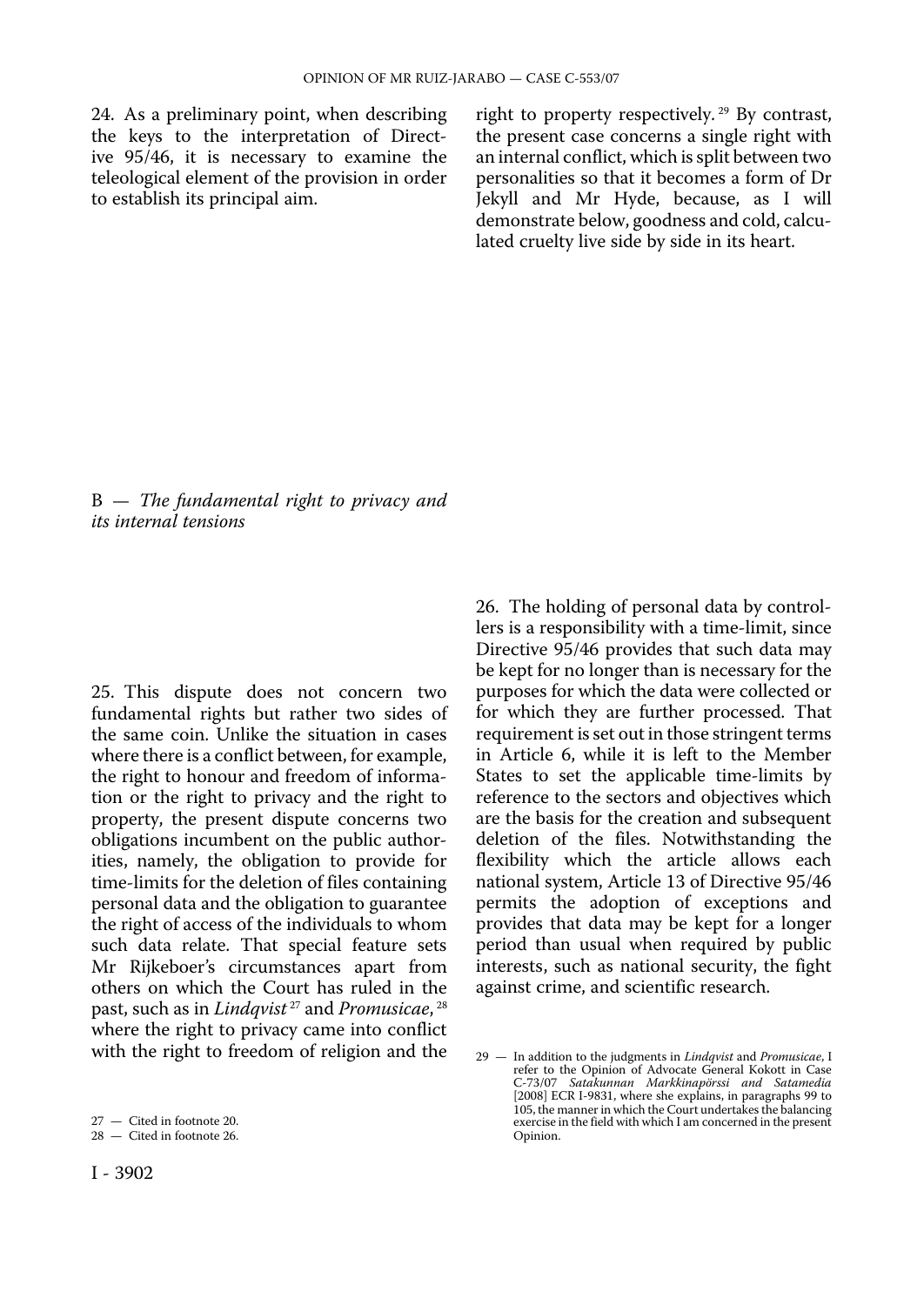27. The preamble to Directive 95/46 does not refer to that fact and does not attribute greater significance to the periods for keeping data. Therefore, only Articles 6 and 12 refer to that obligation and, in accordance with the wide discretion which Directive 95/46 confers on the Member States, I conclude that the matter was not the focus of the Community legislature's attention, as demonstrated by a comparison of the provisions governing the matter with those governing the right of access. 30

ineffective. Recital 41 in the preamble to the directive expresses it with great clarity, stating that 'any person must be able to exercise the right of access to data relating to him which are being processed, *in order to verify in particular the accuracy of the data and the lawfulness* of the processing'. The so-called 'principles relating to data quality', referred to in Chapter II, Section I of Directive 95/46, which also include the obligation to keep data 'for no longer than is necessary for the purposes for which the data were collected', are relevant in that regard.<sup>31</sup> The duty to destroy data is an integral part of the duty to process data 'fairly and lawfully' and of the duty to guarantee the quality of data so that it is adequate, relevant, not excessive and accurate. 32

28. The right of a data subject to manipulate his personal data, and to request their rectification, erasure and blocking, is one of the essential aspects of Directive 95/46. Recitals 38 and 40 in the preamble to the directive illustrate that view, not only because they confirm the importance of the right of access but also because of the link that right constitutes between the information which the data subject has and the processing of that information. Indeed, for the rights conferred in Article 12 to be practicable, it is necessary to rely on a number of fundamental principles since, otherwise, the safeguards referred to in the article would be rendered

C — *Article 6 is secondary to Article 12 of Directive 95/46* 

29. I am aware of the difficulty involved in identifying which of Articles 6 and 12 of Directive 95/46 takes precedence. There are powerful reasons for arguing that deletion is the key to the system laid down by Directive 95/46, under which a right of access is conferred which enables individuals to ensure that deletion is effected. In the same way, the

<sup>30</sup> — In line with Article 6, Article 12 of Directive 2002/58/EC of the European Parliament and of the Council of 12 July 2002 concerning the processing of personal data and the protection of privacy in the electronic communications sector (OJ 2002 L 201, p. 37) also refers to the deletion of data, albeit in less stringent terms and making it conditional on a request from the data subject.

<sup>31</sup> — Emphasis added.

<sup>32</sup> — Adjectives used in Article 6(1) of Directive 95/46.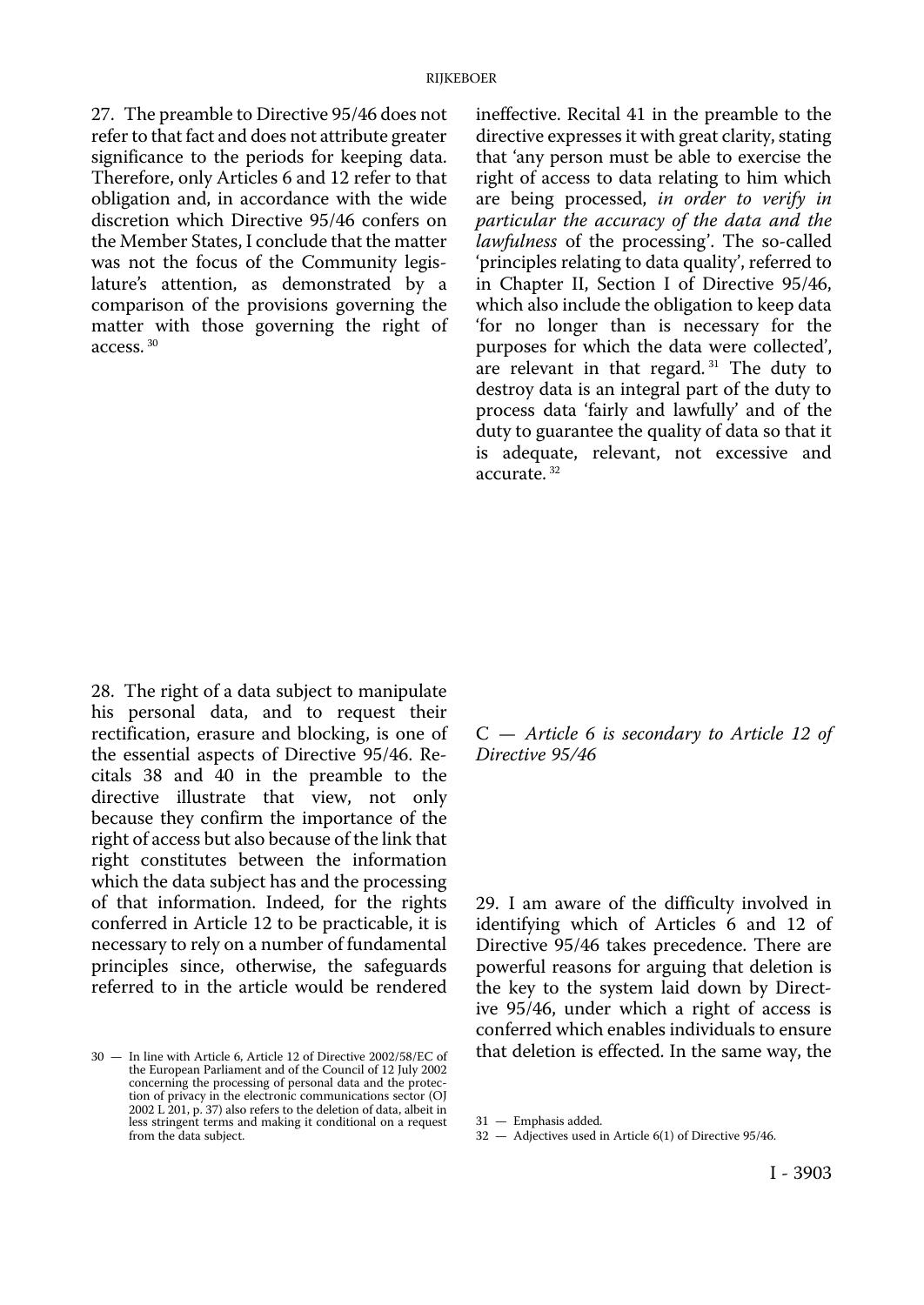since access is the true subjective dimension conflict be of the directive which, in short, enables ive  $95/46$ . of the directive which, in short, enables individuals to *react* in defence of their interests.

right to protection is laid down in Article 12, eggs,  $34$  I find I must propose a way out of the since access is the true subjective dimension conflict between Articles 6 and 12 of Direct-

30. That puts me in mind of the old debate about the chicken and the egg. Which of the two came first? Is it possible to ask that question for eternity and admit that there will never be a solution because, as Aristotle wrote, the two concepts are eternal realities? 33

32. From the considerations set out in points 29 to 35 of this Opinion, I conclude that, in Directive 95/46, the obligation to delete data is secondary to the right of access. The articles concerned confer a right which is *born* when the file is created and *dies* when it is deleted. Accordingly, *the erasure of personal data is merely a moment in the life of the right of access*, a feature which is determined and justified by Article 12.

31. Courts do not enjoy the same freedom of thought as the philosopher and must strive to provide a solution, even if it is not always the soundest. Accordingly, in the same way as some scientists have adopted a position in the never-ending battle between chickens and

33. Taking that view further, I am convinced that the aim of the right of access is to ensure that a data subject is aware of the information that is held about him. That view may be taken even further if regard is had to the purpose of his request. In many cases, the holder of the right seeks to ascertain whether the processing of his data is lawful. Directive 95/46 imposes on controllers certain principles in

<sup>33</sup> — *The New Enyclopedia Britannica*, vol. 12, Chicago, London, Toronto, Geneva, Sydney, Tokyo, Manila, Seoul, 1973, p. 24.

<sup>34</sup> — Hawking, S., *A Brief History of Time,* Bantam, New York, 1988, p. 193, argues in favour of the egg. That decision entails obvious teleological consequences which, naturally, it is not appropriate to discuss here.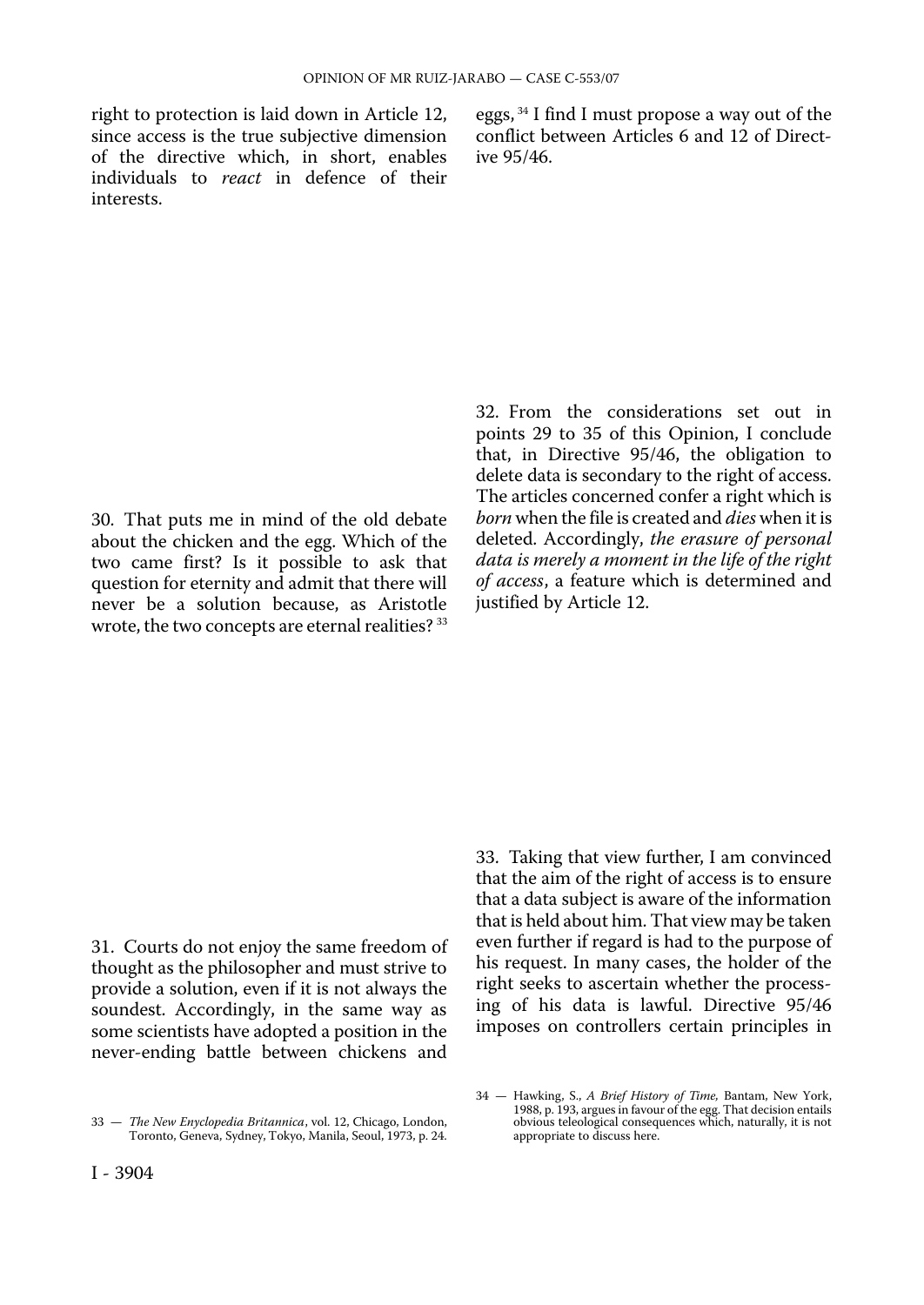carrying out their activity, while also focusing its efforts on protective measures, including the right of access as a means for a data subject to oversee and enforce observance of the law.

relating to the keeping of data is secondary to the right of access. Its solid subjective dimension and aim of safeguarding fundamental rights (on this occasion, the right to privacy) support that view and situate the underlying interests of Article 6 at a lower legislative level.

34. Thus, as the crux of the system of guarantees laid down in Directive 95/46, Article 12 would be devoid of logic if those who hold other people's personal data were not subject to any rules. As the Commission rightly pointed out at the hearing, it is precisely because there are principles relating to processing (Article 6) that the right of access, which is a basic pillar of the directive, exists, 35 as evidenced by Article 12 which uses the qualification 'without constraint'. 36 In line with the protective purpose of Directive 95/46, which focuses all its efforts on the protection of data subjects, it is clear that the obligation

- 35 That point is made by Herrán Ortiz, A.I., *El derecho a la intimidad en la nueva Ley Orgánica de protección de datos personales,* Dykinson, Madrid, 2002, p. 153, and Arenas Ramiro, M., *El derecho fundamental a la protección de datos personales en Europa,* Tirant lo Blanch,Valencia, 2006, p. 305.
- 36 Directive 95/46 aims to go further than Council of Europe Convention No 108 of 28 January 1981 for the Protection of Individuals with regard to Automatic Processing of Personal Data. Recital 11 in the preamble to the Directive confirms that by stating: 'the principles of the protection of the rights and freedoms of individuals, notably the right to privacy, which are contained in this Directive, *give substance to and amplify* those contained in the Council of Europe Convention of 28 January 1981…' (emphasis added). Sound evidence of that is the subject-matter of the Community legislation which is broader in a number of respects than Convention No 108, including, particularly significantly, with regard to the definition of the right of access. Directive 95/46 provides that the right must be exercised 'without constraint' whereas Article 8 of Convention No 108 merely provides that access must be enabled 'at reasonable intervals'. The Community legislation seeks to extend the right and therefore enshrines it in substantially broader terms than those used in the Council of Europe instrument, emphasising that the intention of Directive 95/46 is to protect individuals.

35. That reasoning is borne out by the scheme of Article 8 of the Charter of fundamental rights of the European Union, the interpretative value of which is beyond doubt, 37 and which refers to the right of access in its first paragraph. Paragraph 2 goes on to list the principles applicable to data processing, but that hierarchical order, where the right of data subjects takes precedence over the responsibilities of those who use personal data, is clear there too.

36. In the light of those circumstances, and drawing the attention of the Court to the subjective dimension of Directive 95/46, Article 12 of which takes special precedence over Article 6, I will now go on to analyse the question referred by the Council of State of the Netherlands.

<sup>37</sup> — Case C-540/03 *Parliament* v *Council* [2006] ECR I-5769, paragraph 38; Case C-432/05 *Unibet* [2007] ECR I-2271, paragraph 37; *Advocaten voor de Wereld*, cited in footnote 23, paragraph 46; and *Kadi* v *Council and Commission*, paragraph 335.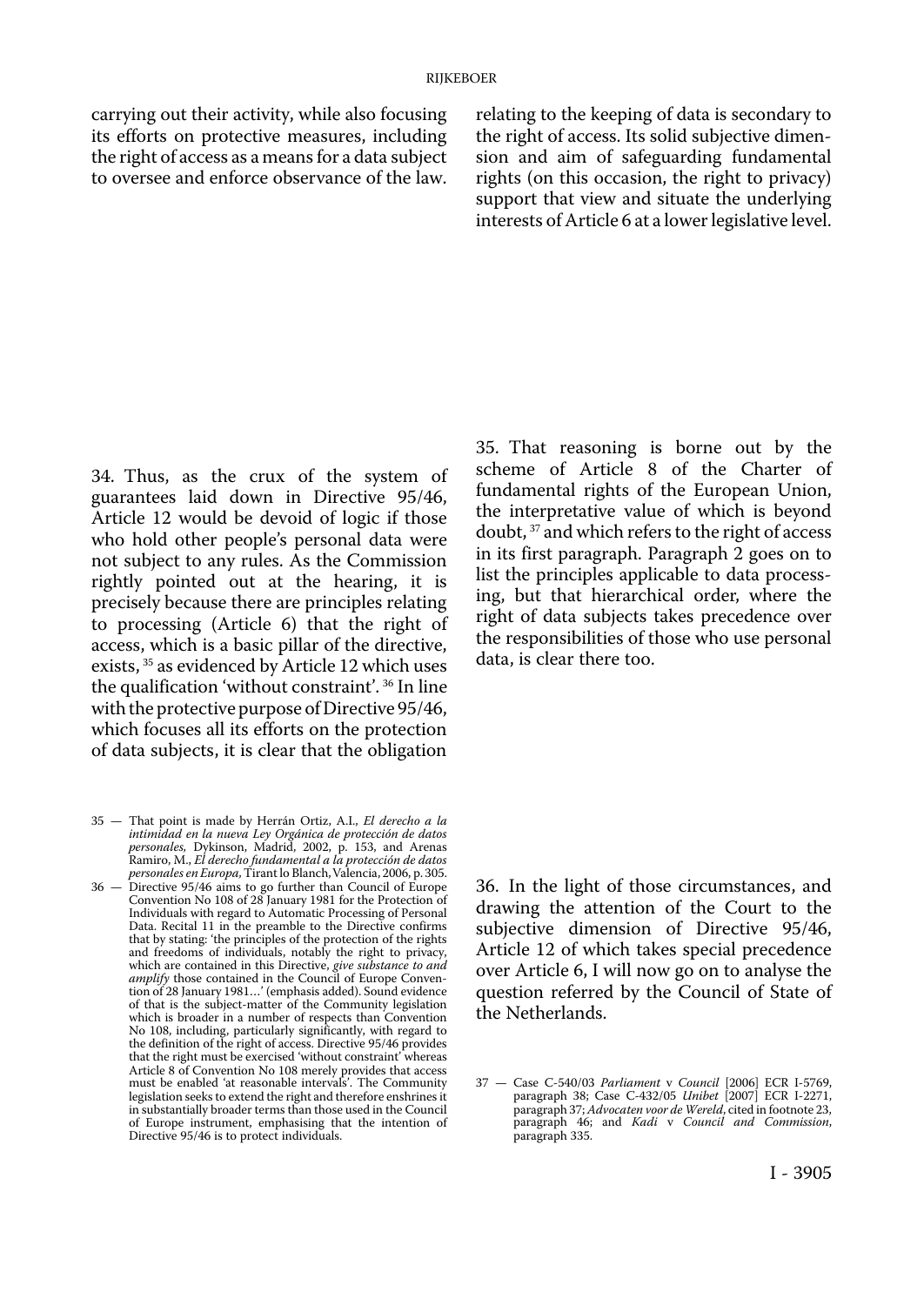**VII — Personal data and data relating to** data concerned. There is a fundamental **processing** difference deriving from the aims pursued by difference deriving from the aims pursued by each type of information.

37. As I explain in points 16 and 17 of this Opinion, it is appropriate to carry out a separate examination of two hypotheses, whose application depends on the circumstances of each case, analysing the lawfulness of the time-limit, on the one hand, where that limit is less than that fixed for the main data and, on the other, where the time-limit for accessing data relating to processing is the same as that for obtaining the main data. In the first hypothesis, it has to be established whether those separate rules of access are compatible with the Directive, on the basis of the type of data requested. In the second hypothesis, the difficulty arises of determining whether access is possible after deletion.

38. In order to reply comprehensively to the question referred by the Raad van Staat, it is essential to ascertain first of all whether the periods fixed for deletion must be applied *collectively to all data*, including data relating to processing, or whether a differentiation may be made according to the type of personal

39. The Greek Government and, at the hearing, the Czech Government have pointed out that each type of data relates to a different purpose. It is important to explain below the advantages and disadvantages of that reasoning, together with its consequences for the case before the Court.

40. The destruction of personal data is designed to protect the data subject, since the erasure of information removes any risk of unlawful processing. There is a certain logic to the fact that Article 6 of Directive 95/46 does not set a time-limit, because each file serves its own purpose and, in accordance with the principle of subsidiarity, the national legislature is better placed to decide the period of time available to controllers before data must be destroyed. However, the erasure of information relating to processing fulfils different objectives; it does not protect the data subject, since that individual loses the information trail and is unable to exercise the right of access because the data in question are no longer held by the controller, while third parties who have obtained the data benefit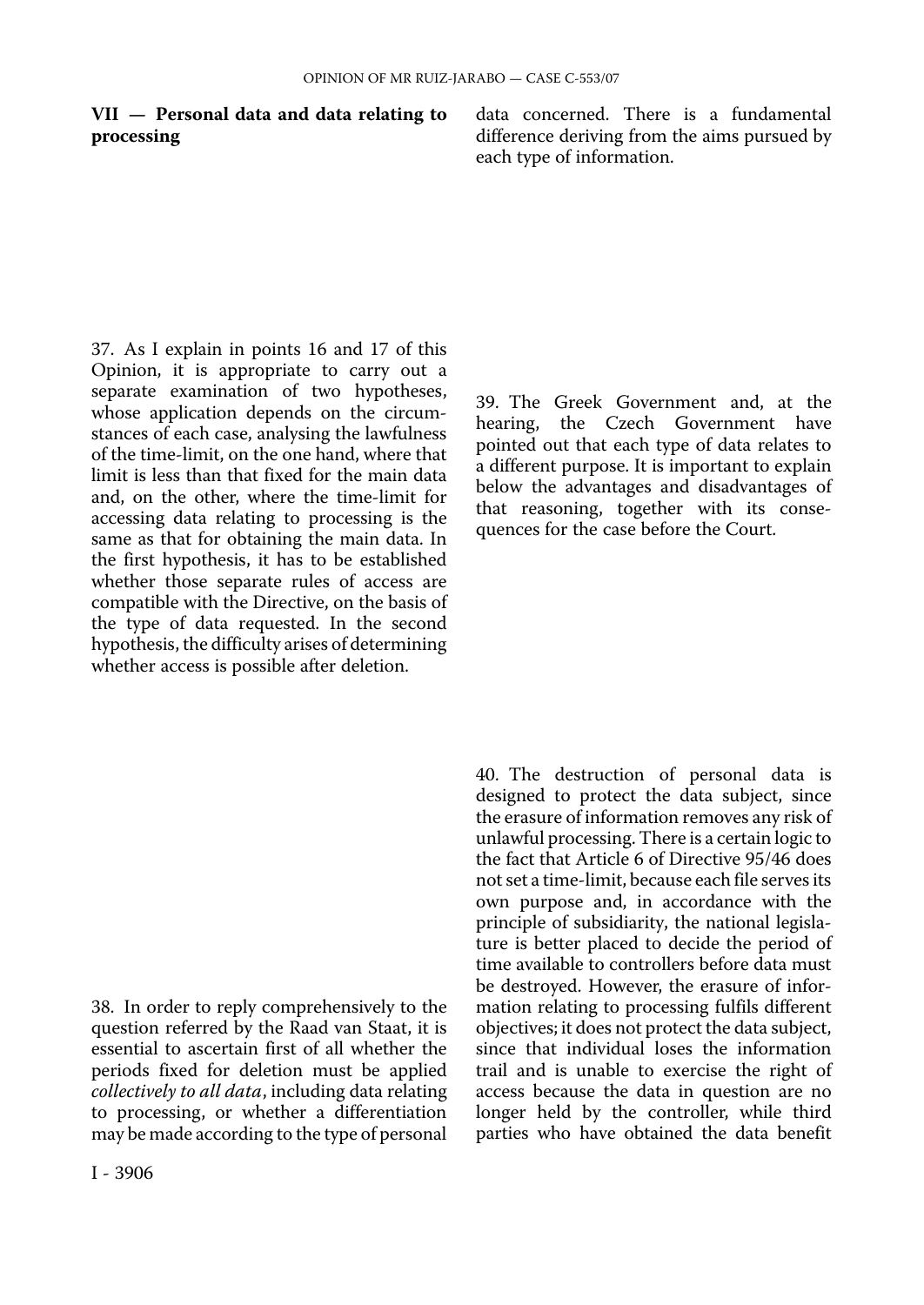from deletion, in that their identities and intentions have been erased.

broad meaning. As I shall explain below, the degree of protection afforded to that right may be delimited according to the circumstances, but the wording of Article 12 precludes the existence of *first-* and *second-class* access. Third, as the Commission, the Kingdom of Spain and the United Kingdom pointed out at the hearing, both types of data form a technological unit, are usually dealt with in the same files, and their joint manipulation does not present a particularly onerous task for controllers.

41. That approach highlights the conceptual difficulties underlying this case. It is indeed possible to differentiate between the deletion of *personal data* and the deletion of *data relating to processing*. 38 The legal rights affected are different as are the autonomous functions, in respect of which Directive 95/46 lays down separate rules. However, when taken to extremes, that interpretation leads to undesirable consequences. First, the difference is not covered by the wording of Directive 95/46, since Article 6 concerns deletion of personal data in their entirety, while Article 12, although referring to a number of different types of information, does so in order to give substance to the right of access, rather than to provide a detailed list. 39 Second, the right of access is designed to be exercised 'without constraint', so having a

42. Accordingly, I do not believe that data relating to processing exist separately and are governed by their own body of legal rules. Such information concerns personal data undergoing processing, in that it explains the manner and the conditions in which personal data have been manipulated, which leads me to conclude that it is an essential part of the Community definition of 'personal data' for the purposes of Article 2(a) of Directive 95/46. In order to provide the referring court with a helpful reply, that assertion must be qualified in the light of the two hypotheses I describe in points 16 and 17 of this Opinion.

<sup>38</sup> — The Commission maintains that such a differentiation may be made in its observations (paragraphs 31 and 32).

<sup>39</sup> — Although Article 12 of Directive 95/46 refers to matters relating to access, it concerns other matters connected to processing rather than personal data. That assertion helps to lead to the conclusion that, with regard to personal data, the right of access is unrestricted. However, processing is a different matter and that demonstrates that Directive 95/46 has taken account of the difficulties inherent in an allinclusive interpretation of Article 12.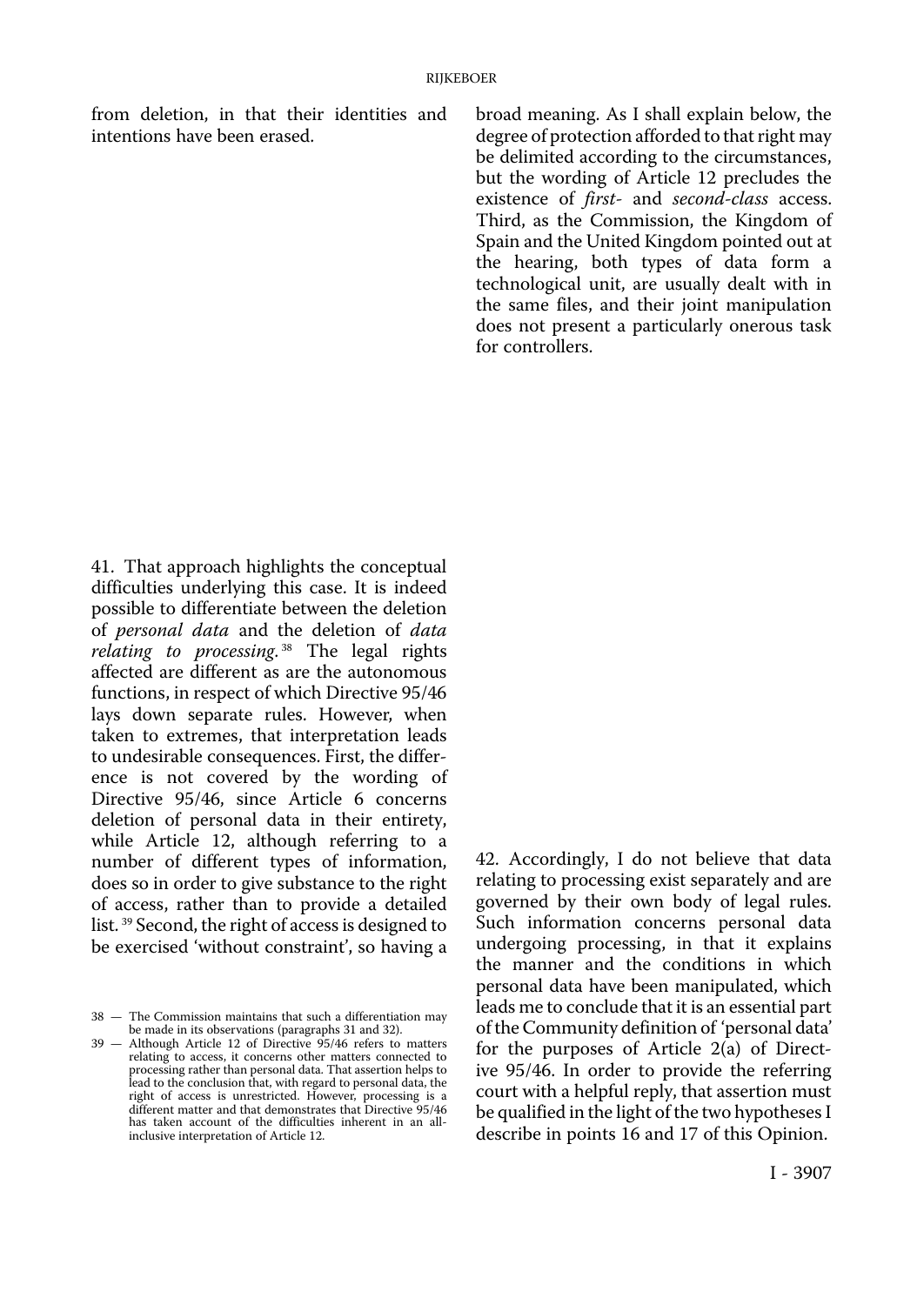#### **VIII — First hypothesis: a shorter period for the deletion of data relating to processing**

45. As I argue in points 29 to 35 of this Opinion, the legislation gives priority to the right of access, to which the obligations relating to deletion are secondary. To fulfil that objective, both personal data and data relating to processing are better protected if they are kept for the same period.

43. The question referred by the Raad van State appears to refer to this case: Netherlands law provides that personal data may be kept for a long time but lays down a shorter period of one year for the deletion of data relating to processing. However, the order for reference does not provide details of the data in dispute in the main proceedings, and therefore I venture to propose this initial reply by turning to the case mentioned above.

44. For the reasons explained in paragraphs 37 and 42 of this Opinion, I take the view that Directive 95/46 does not distinguish personal data from data relating to processing. Conscious of the difficulties of storage which such an approach would entail, I believe that the time-limit for deletion laid down in Article 6 of Directive 95/46 is the same for both types of data. Even though the purpose of deletion varies according to the data concerned, I find it difficult to envisage different sets of provisions based on such an artificial separation, particularly where a fundamental right is affected.

46. There are times when it is necessary to store personal data for long periods but such periods must be justified in the general interest, which applies equally to the extended storage of data relating to processing. Where storage lasts for an unjustifiably long time, because the files are for historical, statistical or scientific use, Directive 95/46 requires Member States to adopt specific measures which provide for the use of such files in accordance with the criteria which justify their lengthy storage. 40 Accordingly, it is necessary to lay down other measures which ensure that data subjects are protected but which take specific account of the historical and cultural uses referred to in Article 6[(1)](e) of Directive 95/46.

<sup>40</sup> — Article 6(1)(e) qualifies the obligation to delete data, as follows: 'Member States shall lay down appropriate safe-guards for personal data stored for longer periods for historical, statistical or scientific use.' Although it is not explicitly framed as an exception to the obligation to delete, the Directive provides that those who carry out the activities in the general interest referred to are exempt from the obligations laid down but it does not provide that the Community provisions are inapplicable because those activities must satisfy the special features of historical, statistical or scientific research.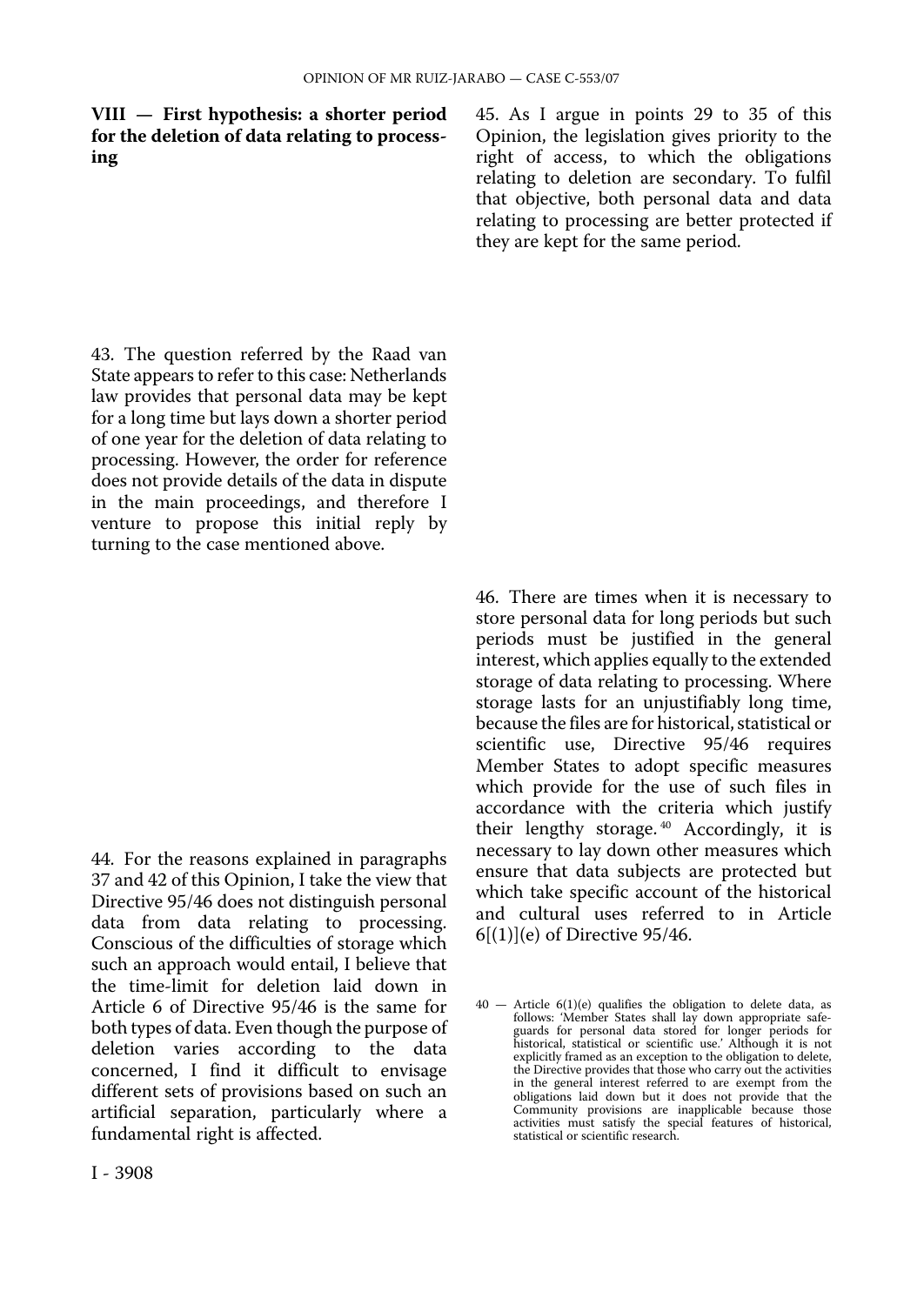47. Further, as the College states in its written observations and confirmed at the hearing, there are other restrictions on that obligation to store data relating to processing for the same periods as those applicable to personal data. To my mind, the example given by the College is conclusive as concerns the protection of information relating to third parties, which, in turn, must also be protected under Directive 95/46, although that does not mean that the original subject whose data were disclosed must be left without any protection at all. That condition implies, with regard exclusively to the recipient's personal data, that the original data subject is bound by the same restrictions as any other recipient for the purposes of Directive 95/46.

subject requested access to information which had already been destroyed.

#### **IX — Second hypothesis: a common timelimit for the deletion of both types of data**

A — *The wording of Article 12 of Directive 95/46* 

48. Accordingly, if personal data and data relating to processing are subject to the same time-limit for deletion, there is no need to assess whether the period of one year laid down in the Netherlands legislation is proportionate. If the period for keeping personal data is longer than the period laid down for data relating to processing, the reply to the question referred for a preliminary ruling would conclude here.

49. If the legal framework applicable to the case were different, the reply to the question referred would also be different, provided that the time-limits were the same and the data

50. The Kingdom of Spain, the Czech Republic and the Netherlands maintain that Article 12 creates a link between the right of access and the deletion required by Article 6, in the light of the wording of the second subparagraph of Article 12(a). That provision calls on Member States to guarantee the right to obtain from the controller communication in an intelligible form of the data undergoing processing and of any available information as to their source. The Governments concerned conclude from that wording that Directive 95/46 restricts the right of access to information which is being processed, thereby excluding that right where a request is made once processing has finished, in other words, after deletion of the data. In their view, that interpretation is bolstered by a comparison of the different linguistic versions of the provision, which vary in the rigour with which they refer to the temporary and fixed nature of the right.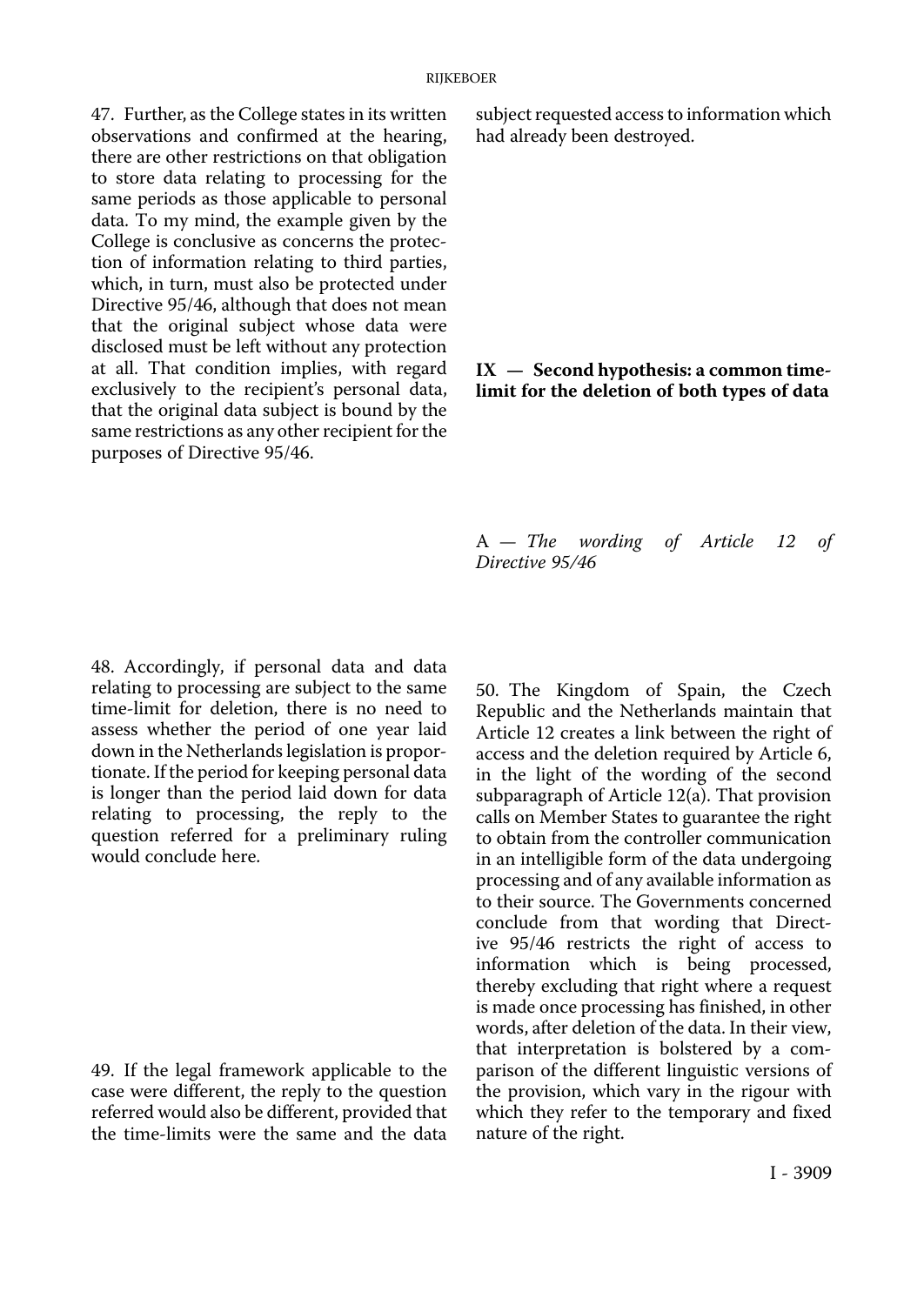51. That argument is unconvincing, since, although the English-language version refers to data 'undergoing processing', 41 the Spanish version is more ambiguous in tone. I acknowledge that a strict interpretation of the provision would be more consistent with the obligation to delete data laid down in Article 6. However, I do not believe that a comparison provides any conclusive guidance, especially since there are reasons, which I shall set out below, for disregarding the grammatical construction of Article 12. 42

addition to the ones laid down in Article 13 of Directive 95/46. 43 After acknowledging that access is restricted to data undergoing processing, the Spanish Government goes on to argue that, in addition to the restrictions referred to in Article 13, there is another restriction which is tacit in nature, the tenor of which is derived from the obligation in Article 6 of Directive 95/46. I am not persuaded by that argument, which gives significant support to the view which it seeks to counter: if Article 13 lays down a set of exceptions to a broad right of access, those exceptions must be interpreted strictly. Since it is not appropriate to permit a wide [interpretation] of those restrictions, then the creation of new categories would be even more unacceptable.

52. Nor do I agree with the contention of the Kingdom of Spain to the effect that another exception must be applied to Article 12, in

42 — Unlike the College in its submissions, I do not take the view that Regulation (EC) No 45/2001 of the European Parliament and of the Council of 18 December 2000 on the protection of individuals with regard to the processing of personal data by the Community institutions and bodies and on the free movement of such data (OJ 2001 L 8, p. 1), which lays down an obligation to set a time-limit for keeping data, provides guidance as to the correct interpretation of Articles 6 and 12. The regulation is the statutory translation of Directive 95/46 in its application to the Community institutions. It is logical that its subject-matter should be more detailed than that of an instrument of harmonisation addressed to the Member States. The reference to the time-limit, set out in Articles 11 and 12 of the regulation, is not an indication that Directive 95/46 seeks an adverse effect or that it imposes that effect on the Member States. Taken in the round, the silence of the Directive is merely evidence of the organisational discretion prevailing in each national legal system, which does not amount to an acceptance of any time-limit or of its capacity to restrict the right of access.

53. In summary, the wording of the articles leads me to reject a reductionist appraisal of the right of access. Those arguments do not support the view that there is a single timelimit, since, according to the internal hierarchy of Directive 95/46, the right of access takes precedence over the obligation to delete data. Thus, the erasure of a file constitutes a restriction of access which is lawful only when certain guarantees are fulfilled. In other words, it is appropriate to make the exercise of the right subject to certain conditions (for example, by the adoption of a time-limit), provided that the data subject has not been protected by other means. If that were not the case, there would be time-limits for deletion which are unlawful on the grounds that they restrict the right of access, but that does not

<sup>41</sup> — The French- ('sont traitées' and 'sont communiquées') and German- ('an die Daten übermittelt werden') language versions are equivalent to the English-language version.

<sup>43</sup> — Observations of the Kingdom of Spain (paragraph 25).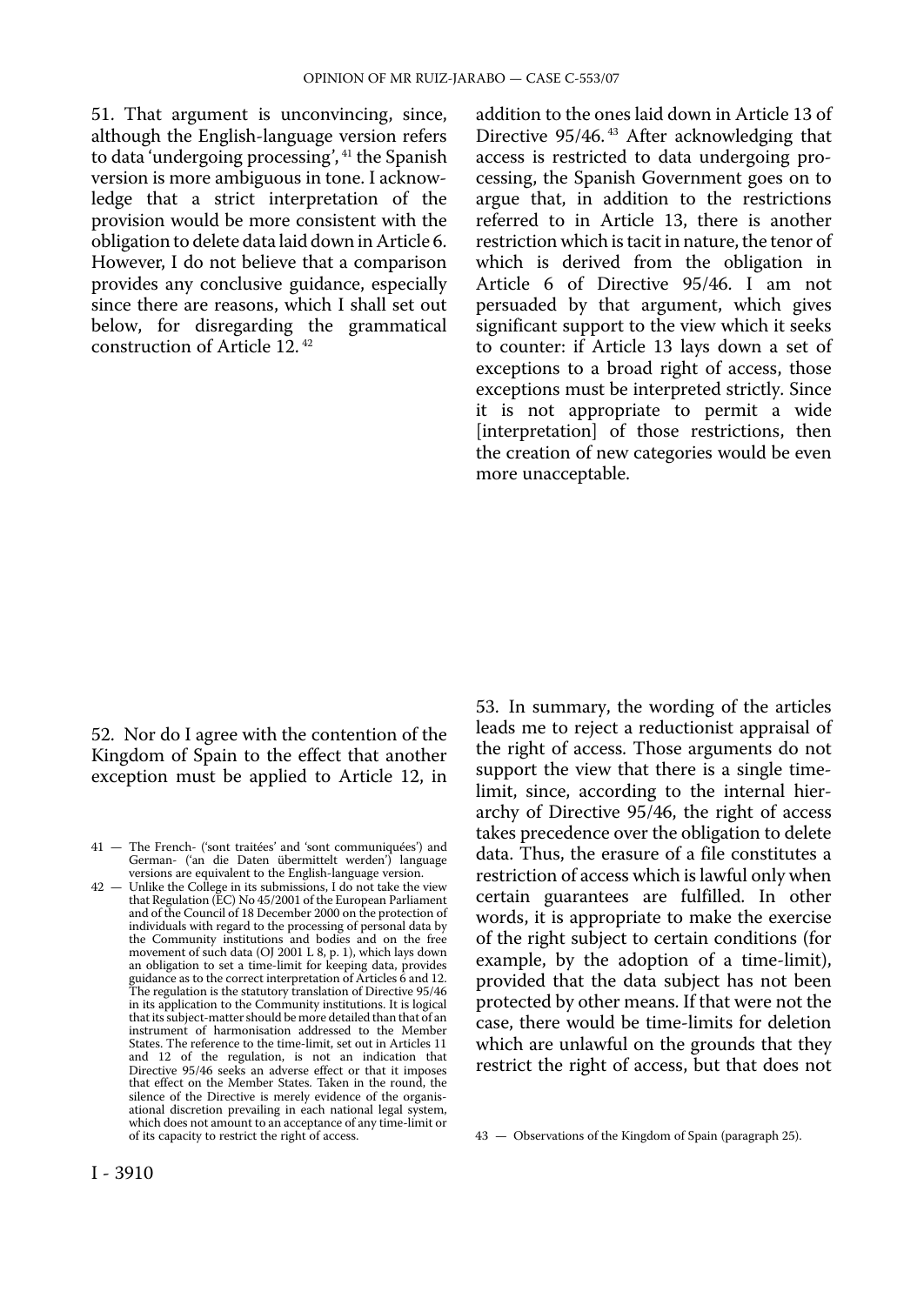between the types of information and require controllers to keep data relating to processing forever. On the contrary, it means that *the time-limit for deletion must be extended* so that access may be guaranteed.

mean that it is necessary to differentiate subject has not been sufficiently informed of between the types of information and his rights.

54. Accordingly, it is my view that the timelimit for deletion also constitutes a restriction of the right laid down in Article 12 of Directive 95/46. However, that time-limit is liable to infringe the directive where it renders the aims pursued by the article excessively difficult.

B — *An exception to the rule: information provided to the data subject* 

55. For the reasons set out, I maintain that the time-limit for deletion acts to restrict the exercise of the right of access, although there are circumstances where an imbalance is created between the time-limit for deletion and the time-limit for access. By using the word imbalance, I refer to the possibility of the time-limit being proportionate for deletion but disproportionate for access or vice-versa. I am aware of the practical difficulties of that approach, but a similar outcome may arise in a very specific situation, namely, where a data

56. That outcome is reached when, in line with the argument put forward by the Hellenic Republic and the Commission, there is evidence of a lack of information, to the detriment of the data subject. To illustrate that point, it must be recalled that Articles 10 and 11 of Directive 95/46 lay down the obligation to communicate to and require from the person concerned a number of pieces of information and/or authorisations, including details of any disclosure of data to third parties. That obligation is couched in vague terms and each Member State is afforded considerable latitude. The reply in a case such as the one before the Court depends on the manner in which each national legislature has implemented those obligations. There is nothing to prevent an individual who has not been informed, prior to disclosure, of the identity of the recipient, or of the time-limits for exercising the right of access, from being afforded a higher level of protection. 44 That corollary is compatible with the primacy which Directive 95/46 attaches to the subjective right of the individual to whom the data relate, the restriction of which must arise in such a way that, even where deletion has occurred, the exercise of the right is guaranteed.

<sup>44</sup> — That interpretation of Articles 10 and 11 is favoured by Bainbridge, D., *EC Data Protection Directive,* Butterworths, London-Dublin-Edinburgh, 1996, p. 139.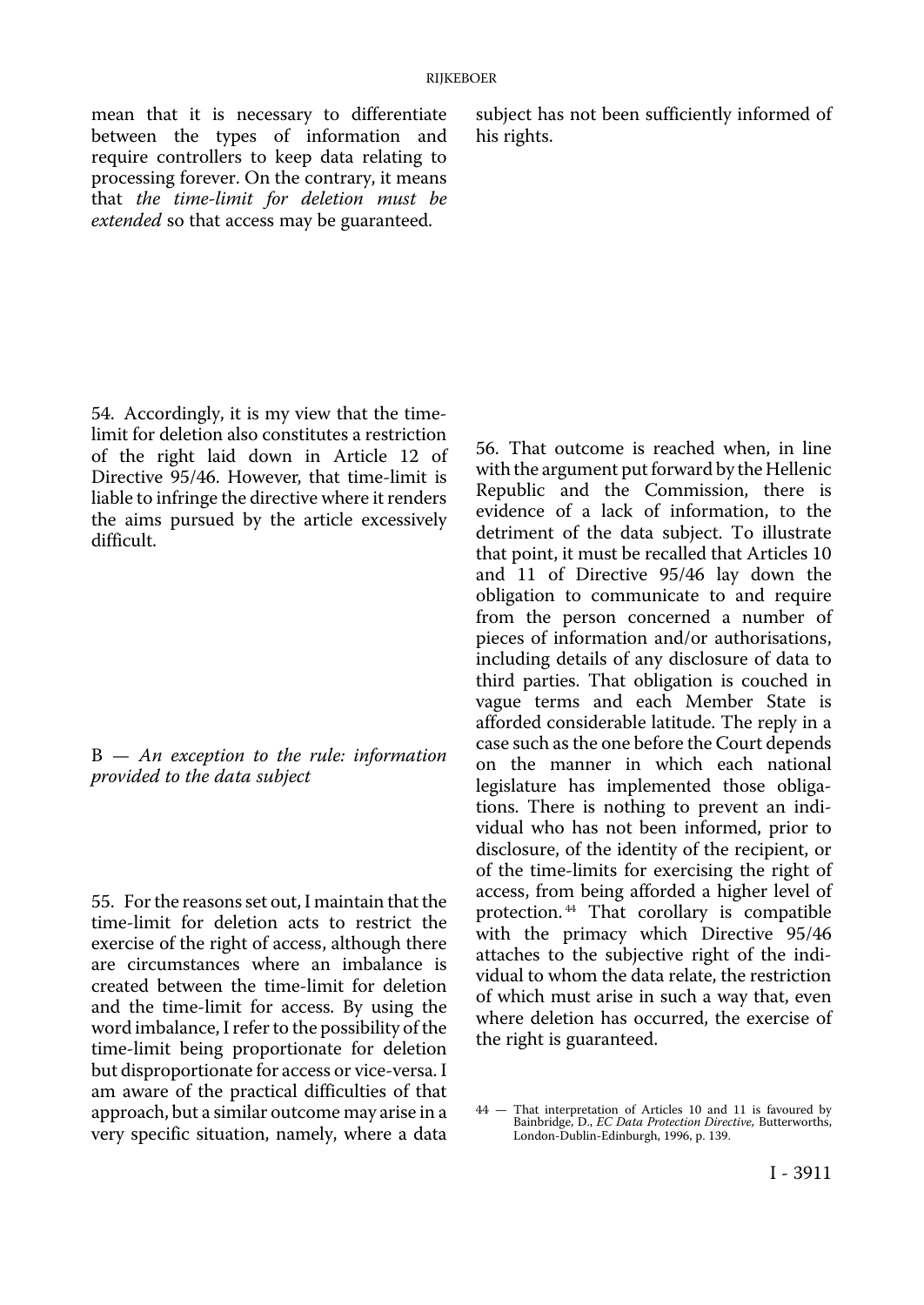57. In some cases, through the application of that doctrine, proceedings may lead to a judgment which it is impossible to execute. If the College has destroyed on its own initiative all data relating to Mr Rijkeboer which are more than one year old, the applicant's claim is liable to be fruitless. It is clear that the Municipal Council of Rotterdam is not in a position to give what it no longer has. It is likely that the same difficulty affects other national systems, albeit only for the period until the amendment of legislation which is incompatible with Community law. However, in the meantime, the applicant still has one remedy at his disposal, which is to bring an action for financial liability against the State for an infringement of the Community provisions. In the absence of enforcement to the full satisfaction of the individual concerned, those provisions at least provide for financial reparation which the national courts are involved in upholding. 45

'hard look' review of proportionality, 46 if the Raad van State finds a lack of information in the main proceedings. In such cases, it is essential that the time-limit for deletion does not operate automatically as a barrier to the right of access. The review of proportionality must be performed at its highest protective level, and it would be unlikely to endorse a time-limit as short as one year.

58. In short, the present proceedings must be resolved, to use the United States term, by a 59. In those circumstances, I agree with those who argue that deletion and access are elements of a single reality and must therefore be treated as one for the purpose of setting the time-limits applicable to them. Deletion under Article 6 of Directive 95/46 covers all aspects of information, including information about disclosure to third parties. As a result, the time-limit for deletion also acts, indirectly, as a time-limit restricting the duration of the right of access. Distinguishing one type of data

<sup>45</sup> — It is appropriate to recall that Article 23 of Directive 95/46, which concerns liability for infringement of the provisions of the Directive, provides, in paragraph (1): 'Member States shall provide that any person who has suffered damage as a result of an unlawful processing operation or of any act incompatible with the national provisions adopted pursuant to this Directive is entitled to receive compensation from the controller for the damage suffered.'

<sup>46</sup> — According to that doctrine, a court carries out a more intensive review of decisions of the public authorities where there appears to be no solid foundation justifying those decisions. The doctrine originated in the judgment of the United States Supreme Court in SEC v. Chenery Corp., (318 U.S. 80 (1943)), and was subsequently developed in Citizens to Preserve Overton Park v. Volpe (401 U.S. 402 (1971)). See also Breyer, S.G., Stewart, R.B., Sunstein, C.R. and Vermeule, A., *Administrative Law and Regulatory Policy,* Aspen, New York, 2006, pp. 349 to 368. On the 'hard look' review at Community level, in the sphere of both Community and national law, see Craig, P., *EU Administrative Law,* Oxford University Press, 2006, pp. 477 to 481.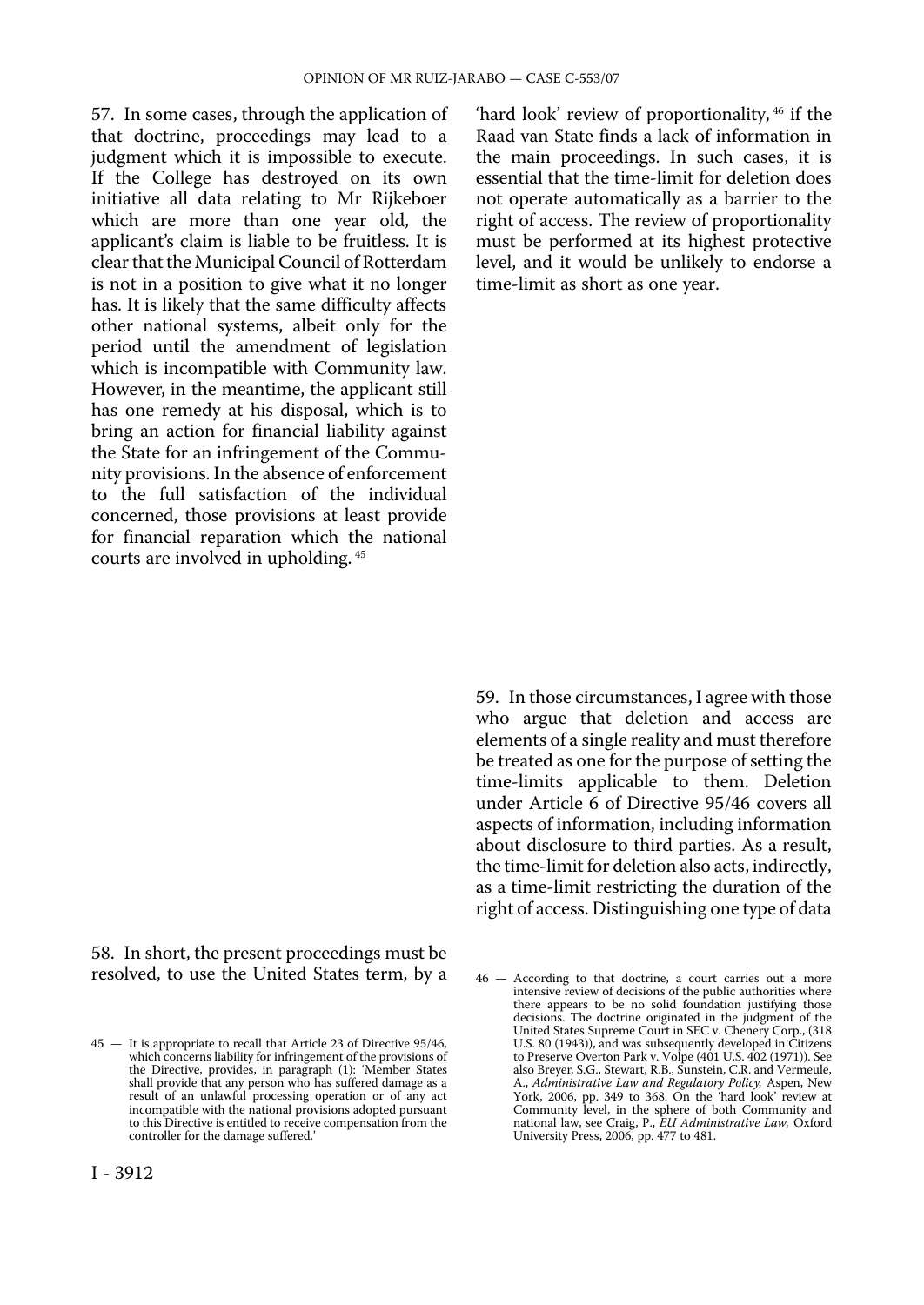from the other for the purposes of access is tantamount to imposing a distinction which is not found in Directive 95/46, and which, moreover, does not have any obvious effect. 47

purposes of the present case, attention must be drawn to the general time-limit of one year for deletion. I have already explained the reasons why it is appropriate to consider that period in accordance with both Article 6 and Article 12 of Directive 95/46. At this juncture, it is necessary to establish whether that timelimit is compatible with the principle of proportionality, the applicability of which is a requirement of Articles 6 and 12, since both give substance to a fundamental right.

60. There are exceptions to that position when there is a lack of transparency at the time an individual is notified of his rights. In those circumstances, the time-limit for deletion must be extended in order to preserve the right of access.

C — *The time-limit of one year and the principle of proportionality* 

61. The Netherlands legislation lays down special rules for the processing of personal data by local authorities, of which, for the

62. The United Kingdom, Spanish and Czech Governments have made every endeavour to in explain the difficulties of guaranteeing the right of access when data have been deleted. On that premiss, those Governments have paid little attention to the time-limit under discussion. However, in their observations, the Greek Government and the College examine the implications of the Netherlands time-limit in the light of Directive 95/46 and the principle of proportionality. In the opinion of the Greek Government and the Commission, that period is excessively short and, therefore, incompatible with Community law. The College claims that the time-limit is lawful, invoking the special features of the Netherlands system which compensates for the shortness of the period by means of other safeguards designed to protect data subjects.

<sup>47</sup> — Notwithstanding those technical complexities, the United Kingdom pointed out at the hearing that its national law explicitly provides for measures which guarantee the right of access to data relating to processing, *even after the deletion of personal data*. However, the agent of the United Kingdom Government did not elaborate on that point but did assert that the practice is exceptional in nature, and I am therefore minded to be cautious. Furthermore, it is my view that if Directive 95/46 had provided for that situation, it would have done so explicitly.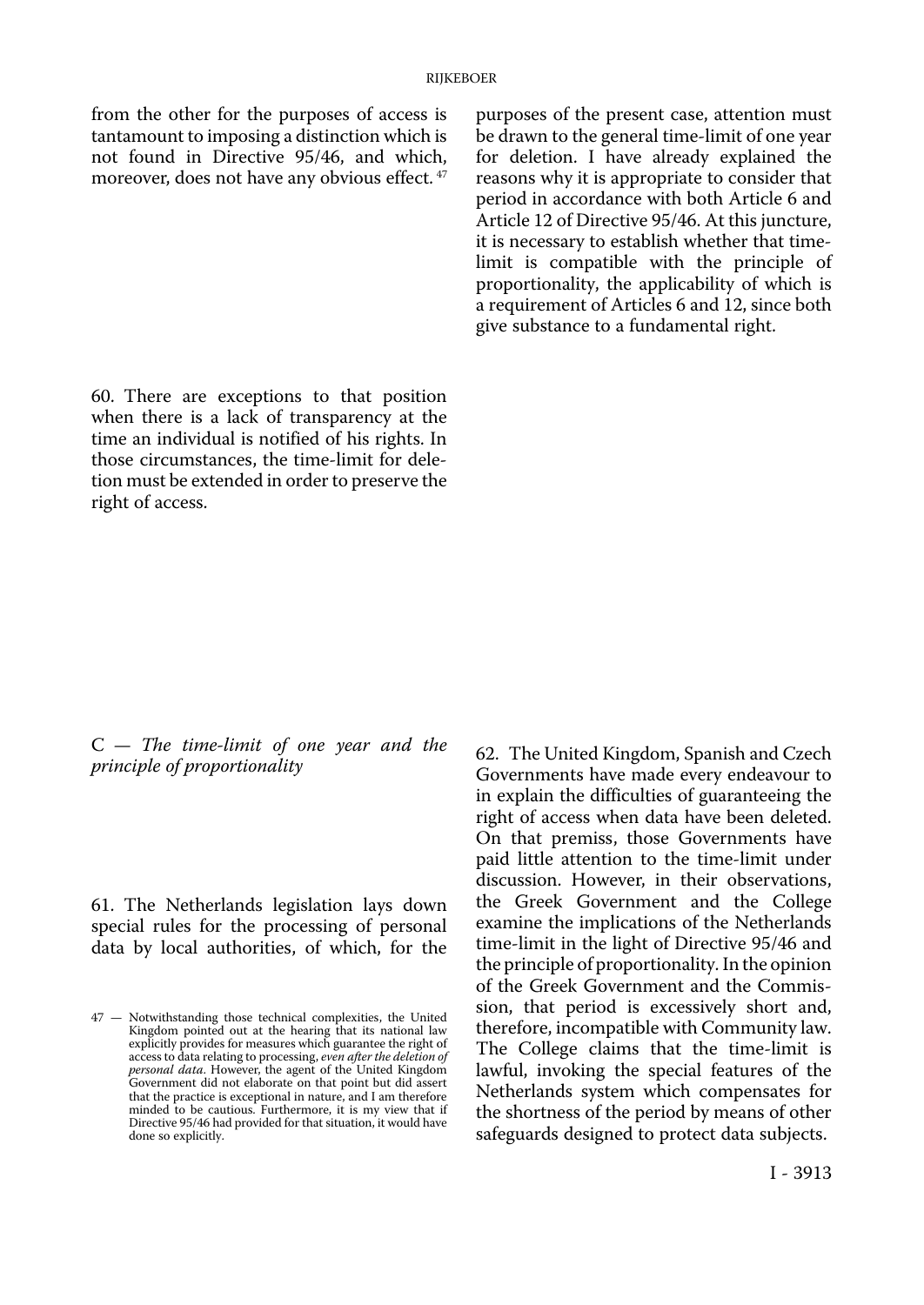63. It is appropriate to offer some preliminary guidance in connection with the review of the proportionality of the national time-limit, since the Court has examined similar timelimits on other occasions. It is clear from caselaw that the approach should vary according to the context of each case, and that the level of thoroughness of the review depends on the circumstances. 48 Where there is a possibility that fundamental rights are affected, there must be a scrupulous examination of the time-limit for the exercise of those rights.<sup>49</sup> Nevertheless, that examination depends on a number of factors.

65. In accordance with Articles 10 and 11 of the directive, the data subject is entitled to be notified of a number of facts, including in particular, the identity of 'the recipients or categories of recipients of the data… in so far as such further information is necessary, having regard to the specific circumstances in which the data are collected, to guarantee fair processing'. The two articles differentiate between information collected from the data subject and information collected from another source, although information about disclosure of data to third parties must be furnished in both cases.

64. As I argue in paragraphs 55 to 60 of this Opinion, it is necessary to assess the amount of information received by the data subject while his data are processed, and, in that regard, the following criteria may be set out.

latitude when it comes to implementing the obligation imposed in Articles 10 and 11, but the aim pursued by those articles is to inform an individual that his data have been disclosed and to provide him with the opportunity, should he so wish, to access data relating to processing and to ensure that processing is carried out in observance of the principles of Article 6 of Directive 95/46. However, the information varies according to the circumstances and it is for the referring court to establish whether Netherlands law, and the corresponding practices of the Municipal Council, observe the requirements of Articles 10 and 11. It would be useful to know whether Mr Rijkeboer was notified of any disclosure of his data and informed of the oneyear period granted to him for exercising the

66. National legislatures have considerable

<sup>48</sup> — Case 286/85 *McDermott and Cotter* [1987] ECR 1453, paragraph 15; Case C-208/90 *Emmott* [1991] ECR I-4269, paragraph 18; Case C-338/91 *Steenhorst-Neerings* [1993] ECR I-5475, paragraph 19; Case C-410/92 *Johnson*  [1994] ECR I-5483, paragraph 26; Case C-260/96 *Spac* [1998] ECR I-4997, paragraph 32; Joined Cases C-279/96, C-280/96 and C-281/96 *Ansaldo Energia and others*  [1998] ECR I-5025, paragraphs 19 to 21; and Case C-255/00 *Grundig Italiana* [2002] ECR I-8003, paragraph 37.

<sup>49</sup> — In the following judgments, the Court ruled on the review of national rules in the light of fundamental Community rights: Case 5/88 *Wachauf* [1989] ECR 2609, paragraphs 17 to 22; Joined Cases C-20/00 and C-64/00 *Booker Aquaculture* [2003] ECR I-7411, paragraphs 88 to 93; and Case C-144/04 *Mangold* [2005] ECR I-9981, paragraph 75.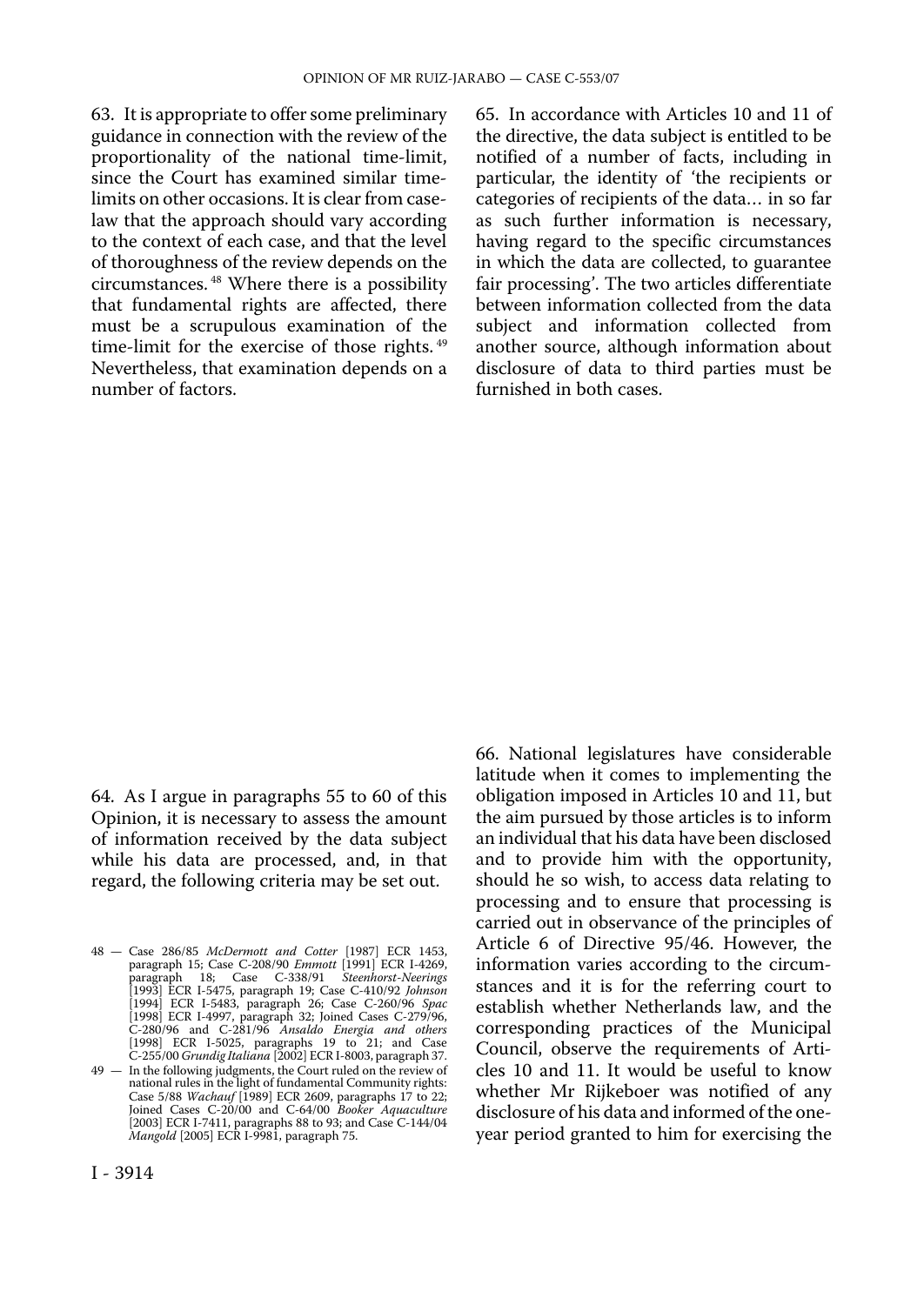right of access. The Member States are not required to communicate the time-limit, since Articles 10 and 11 do not call upon them to do so. 50 However, when assessing the length of the time-limit, it is extremely important to ascertain whether that information was communicated to the individual concerned. Otherwise, in the absence of further information from the controller, it would be difficult to find a period as short as one year to be compatible with the principle of proportionality and, accordingly, with Directive 95/46.

67. Also of particular importance is the type of information disclosed, since, as the directive provides, the information to be notified includes the identities of the recipients and also the 'categories of recipients'. That second alternative means that the details provided do not always reveal who has had access to the files and leaves the data subject in a disadvantageous position when exercising the right of access. It falls to the national court to determine the extent to which Mr Rijkeboer was informed of the recipients of the data and the parameters within which that took place. When that analysis is carried out, there must be a more stringent review of the time-limit in cases where the identities of third parties were

50 — Unlike Regulation (EC) No 45/2001, Articles 11(1)(f)(ii) and 12(1)(f)(ii) of which provide that the institutions must notify the data subject of the time-limits for storing the data.

not provided, since the individual to whom the data relate may be concerned that the data have not been processed in accordance with the principles of Article 6.

68. Finally, it is necessary to set out a number of rules relating to the burden of proof. As the holder of a fundamental right, Mr Rijkeboer has had to bring legal proceedings in order to ascertain how his personal data have been processed. 51 Compatibility with Directive 95/46 depends on a number of factors which vary according to the circumstances and which are inherent in national law and in the practices of the municipal authority. Mr Rijkeboer has brought the proceedings in order to assert his fundamental right but he ought not to be obliged to prove the shortcomings of the law of his own Member State in that connection, for the wording of Directive 95/46 indicates, in line with the considerations set out in paragraphs 29 to 35 of this Opinion, that the right of access is paramount and any exceptions to it must be assessed with extreme caution. Therefore, since the subjective dimension of Community provisions on data protection takes precedence, it is for the controller to prove that the legal context of, and practices prevailing in, the processing of data provide guarantees which justify a time-limit as short as one year for the exercise of the right laid down in Article 12 of Directive 95/46.

<sup>51</sup> — Although Directive 95/46 is silent in that regard, in contrast with the situation in other provisions of secondary legislation (such as Council Directive 2000/78/EC of 27 November 2000 establishing a general framework for equal treatment in employment and occupation (OJ 2000 L 303, p. 16)), I believe that, when fundamental rights are in issue, any qualification of the obligations relating to evidence must comply with general principles of Community law.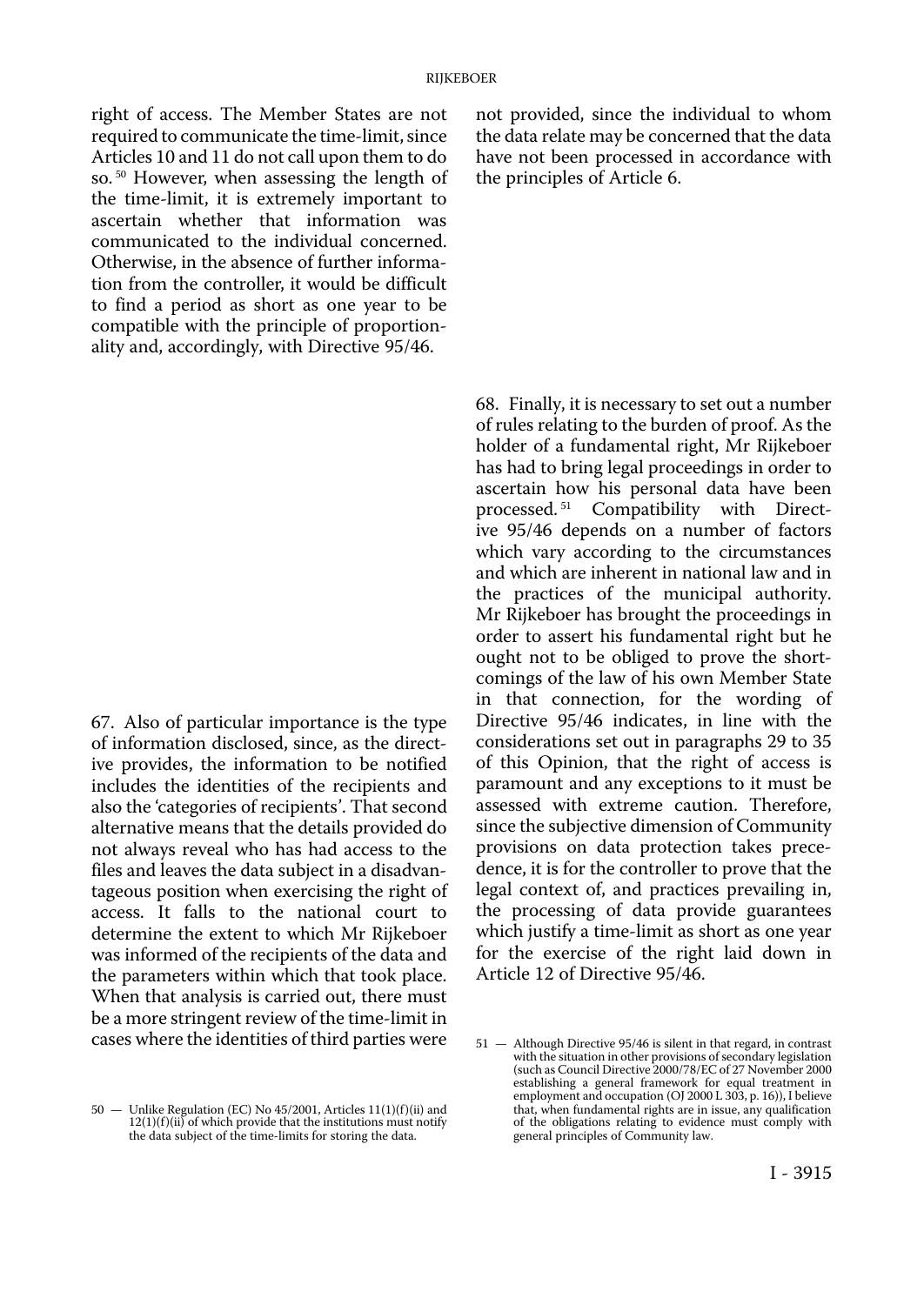69. The College has adduced some evidence in that regard in the observations submitted in these preliminary-ruling proceedings. The national legislation establishes a system of checks and balances (as graphically stated by the College) which harmonises the right of access with certain safeguards, such as restrictions on recipients, the linking of certain cases to specific purposes, prior authorisation by the data subject, and a monitoring system entrusted to an independent authority. Further, the College contends that the data subject is informed of the one-year time-limit both individually and collectively (on the internet and in leaflets made available to residents). 52

the data subject was notified but was not informed of the length of the period fixed, or

the data subject was notified but was not given sufficient details about the identities of the recipients.

70. I am aware of the repercussions this case may have for controllers of data governed by the directive. However, the overriding importance of protecting individuals leads me to conclude that the effective manipulation of data must be compatible with the principle of protection of rights. Accordingly, Articles 6 and 12 of Directive 95/46 must be interpreted as meaning that the time-limit of one year for exercising the right of access to data relating to processing is unlawful, if:

71. A fundamental right being at stake, the College must prove that the national provisions and administrative practices provide for an adequate level of information to be supplied to the data subject, so that he is able to exercise his right of access without constraint.

— the data subject was not notified of the disclosure of his data, or

72. It is for the Raad van State to apply Articles 6 and 12 of Directive 95/46 in the light of the criteria put forward and the legal and factual evidence adduced in both the preliminary-ruling proceedings and the main proceedings, as explained in paragraphs 70 and 71 of this Opinion.

<sup>52</sup> — Observations of the College (paragraphs 65 to 70).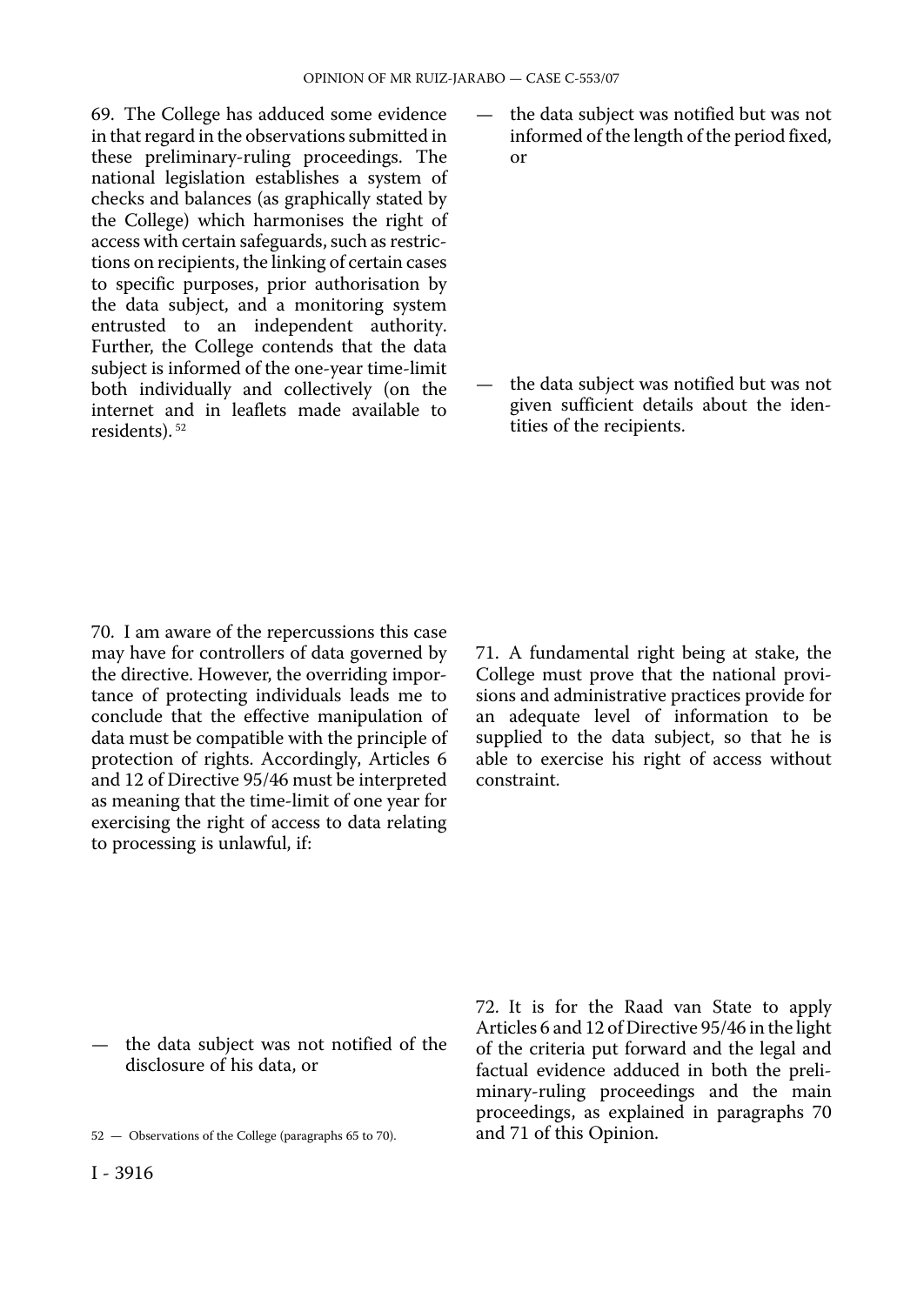## **X — Conclusion**

73. In the light of all of the foregoing considerations, I propose that the Court of Justice should reply to the questions referred for a preliminary ruling by the Raad van State, declaring that:

Data relating to processing, including data concerning disclosure to third parties, are personal data for the purposes of Article 2(a) of Directive 95/46/EC of the European Parliament and of the Council of 24 October 1995 on the protection of individuals with regard to the processing of personal data and on the free movement of such data. In order to ensure the effectiveness of Directive 95/46, the time-limit for deletion applicable to data relating to processing is the same as that laid down for personal data, without prejudice to the rights and obligations which the directive confers on third parties to whom the data is disclosed.

The time-limit of one year for exercising the right of access to data relating to processing is incompatible with Articles 6 and 12 of Directive 95/46 if:

— the data subject was not notified of the disclosure of his data, or